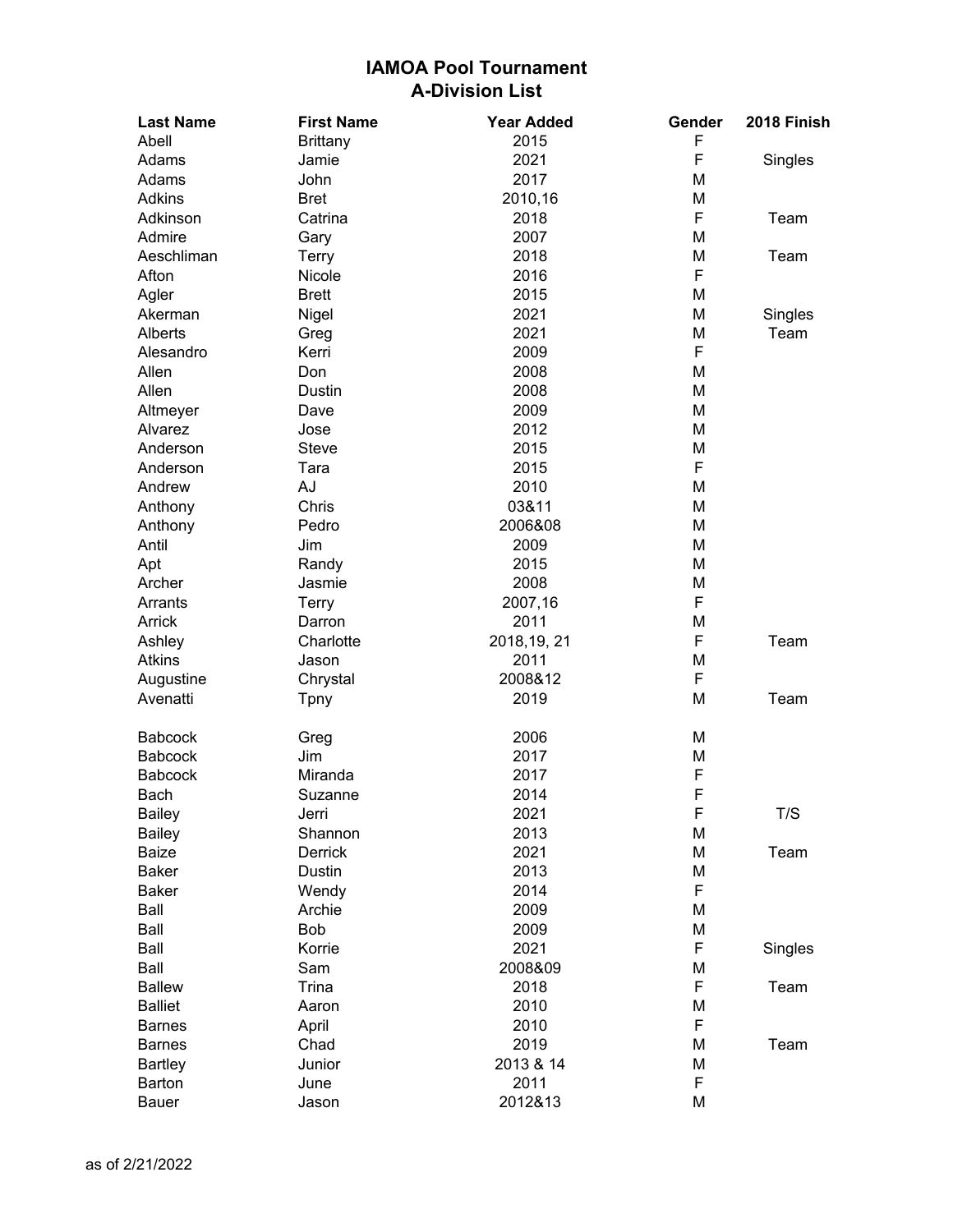| <b>Last Name</b>             | <b>First Name</b> | <b>Year Added</b>         | Gender | 2018 Finish |
|------------------------------|-------------------|---------------------------|--------|-------------|
| Beardsley                    | Chris             | 2012                      | M      |             |
| Beach                        | John              | 2018                      | Μ      | Team        |
| Beal                         | Kerry             | 2019                      | F      | Team        |
| <b>Beatty</b>                | Joe               | 2015                      | Μ      |             |
| <b>Bechtel</b>               | Kevin             | 2014                      | Μ      |             |
| <b>Beck</b>                  | Kevin             | 2005&07                   | Μ      |             |
| <b>Beck</b>                  | Randy             | 2015                      | Μ      |             |
| <b>Beckley</b>               | Shawn             | 2013                      | Μ      |             |
| <b>Belcher</b>               | Fred              | 2010                      | Μ      |             |
| Bell                         | Gary              | 2007                      | Μ      |             |
| <b>Belleau</b>               | <b>Bonnie</b>     | 2015                      | F      |             |
| <b>Bendicks</b>              | Matt              | 2008                      | Μ      |             |
| <b>Bendikas</b>              | Laura             | 2013 & 14&15&16&17        | F      |             |
| <b>Bendslev</b>              | Chris             | 2013                      | Μ      |             |
| <b>Bendume</b>               | Jason             | 2021                      | Μ      | Team        |
| Benjamin                     | Josh              | 2018                      | Μ      | Singles     |
| <b>Bennett</b>               | <b>Becky</b>      | 2012                      | F      |             |
| <b>Bennett</b>               | Rich              | 2014                      | Μ      |             |
| Bergdall-Bollenbacher DiAnna |                   | 2006,18                   | F      | Team        |
| <b>Bernard</b>               | Chris             | 2015                      | Μ      |             |
| <b>Bernhardt</b>             | <b>Mark</b>       | 2017                      | Μ      |             |
| <b>Berrier</b>               | Greg              | 2018                      | Μ      | Singles     |
| <b>Berry</b>                 | Al                | 2011                      | Μ      |             |
| <b>Bevers</b>                | Grant             | 2019                      | M      |             |
| <b>Bigham</b>                | Lois              | 1996&09                   | F      |             |
| <b>Birge</b>                 | Monesa            | 2010                      | F      |             |
| <b>Bixler</b>                | Erin              | 2007&09&10&12             | F      |             |
| <b>Blair</b>                 |                   | 2006                      | F      |             |
| <b>Blair</b>                 | Jenna             | 2002&06&07                | F      |             |
| <b>Blake</b>                 | Megan<br>Barb     | 1998&2010                 | F      |             |
|                              |                   |                           |        |             |
| <b>Blanton</b><br>Blazevich  | Tim               | 2021                      | Μ<br>F | Team        |
|                              | Tanya             | 2010&13 & 14&15&16&17,19  | F      | Team        |
| <b>Blue</b>                  | Constance         | 2018                      |        | Team        |
| <b>Bly</b>                   | Mike              | 2017                      | M      |             |
| <b>Bolen</b>                 | Tony              | 2019                      | Μ      | Team        |
| <b>Bolin</b>                 | DJ                | 2009                      | M      |             |
| <b>Boling</b>                | Dennis            | 2010                      | Μ      |             |
| <b>Bond</b>                  | Chase             | 2015                      | Μ      |             |
| Bonham                       | Cherrie           | 2011                      | F      |             |
| Bontrager                    | Mark              | 2015                      | M      |             |
| Bontrager                    | Molly             | 2011&12&13&14&15,18,19,21 | F      | T/S         |
| <b>Borders</b>               | Kristy            | 2006&08                   | F      |             |
| <b>Boren</b>                 | <b>Brandon</b>    | 2021                      | Μ      | Team        |
| <b>Borton</b>                | Matt              | 2016                      | Μ      |             |
| <b>Bothast</b>               | Harriet           | 2021                      | F      | Singles     |
| <b>Botich</b>                | <b>Brian</b>      | 2021                      | Μ      | Singles     |
| <b>Boucher</b>               | <b>Bryant</b>     | 2017                      | Μ      |             |
| <b>Bowers</b>                | Claude            | 2012                      | M      |             |
| <b>Bowers</b>                | Danny             | 2021                      | Μ      | Singles     |
| Boyer                        | Steve             | 2018                      | M      | T/S         |
| Brandenburg                  | Mark              | 2014                      | M      |             |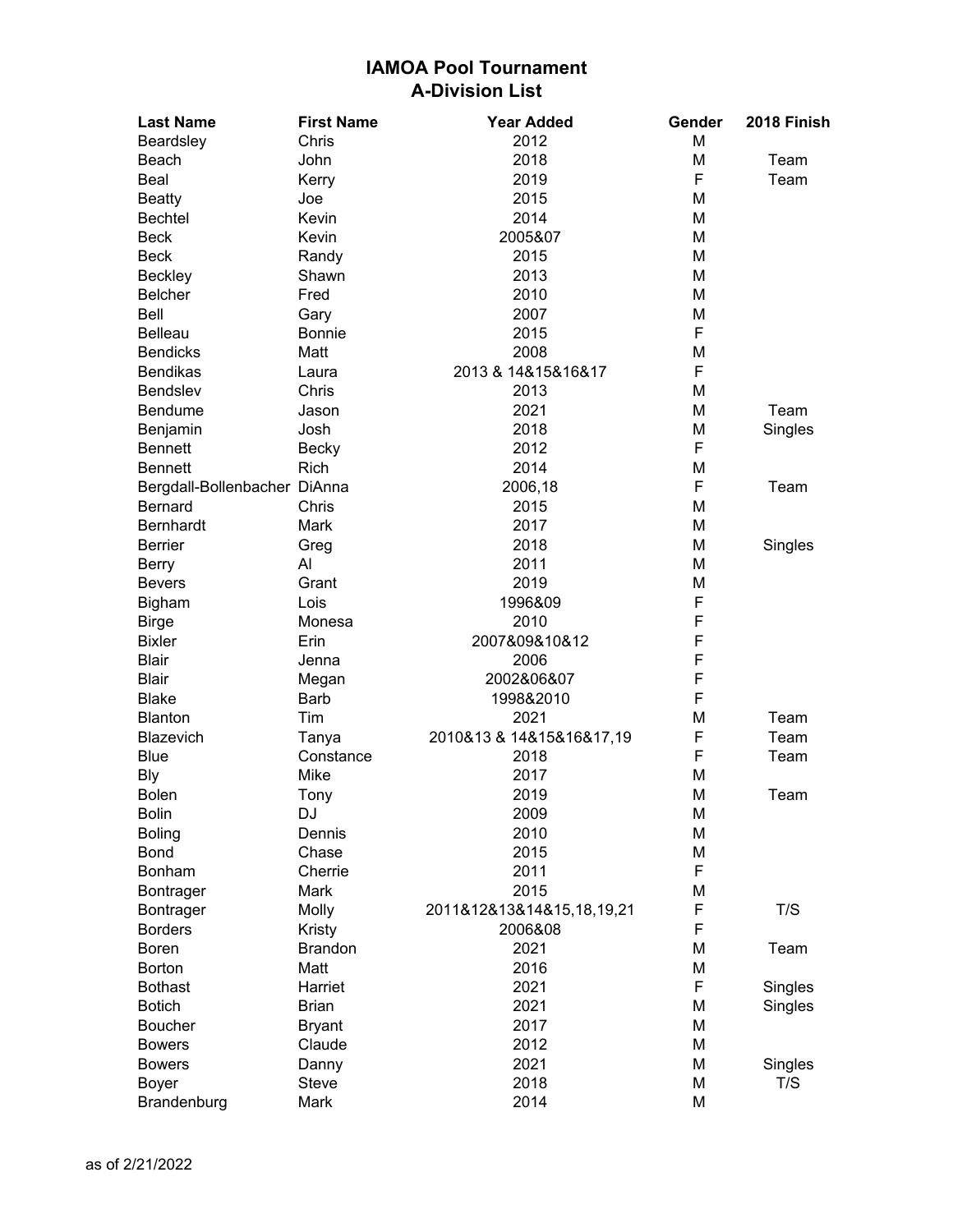| <b>Last Name</b>                  | <b>First Name</b> | <b>Year Added</b>        | Gender | 2018 Finish |
|-----------------------------------|-------------------|--------------------------|--------|-------------|
| <b>Bradley</b>                    | Jill              | 2018                     | F      | Singles     |
| <b>Bradley</b>                    | Josh              | 2019                     | M      | Team        |
| <b>Bradtmiller</b>                | Tom               | 2013                     | M      |             |
| <b>Branning</b>                   | Kevin             | 07&11(M)                 | M      |             |
| <b>Branum</b>                     | Chris             | 2007                     | M      |             |
| <b>Braun</b>                      | Peg               | 2018                     | F      | Team        |
| <b>Brawley</b>                    | Judd              | 2017                     | M      |             |
| <b>Brickey</b>                    | Tim               | 2012                     | M      |             |
| <b>Bridges</b>                    | Kevin             | 2005&13                  | M      |             |
| Bridges (Mata)                    | Mary              | 2007&15                  | F      |             |
| <b>Briner</b>                     | Juana             | 2006&11&15,19,21         | F      | Team        |
| <b>Brinkworth</b>                 | Melissa           | 2013                     | F      |             |
| <b>Broadleck</b>                  | <b>Terry</b>      | 2006&13                  | M      |             |
| <b>Brothers</b>                   | Kim               |                          | F      |             |
| <b>Brouillard</b>                 | Chuck             | 2017                     | M      |             |
| <b>Browers</b>                    | Tina              | 2017                     | F      |             |
| <b>Brown</b>                      | Alan              | 2016                     | M      |             |
| <b>Brown</b>                      | <b>Billy</b>      | 2018                     | M      | Singles     |
| <b>Brown</b>                      | James             | 2018                     | M      | Team        |
| <b>Brown</b>                      | Koni              | 2009                     | F      |             |
| <b>Brown</b>                      | Mike              | 2007                     | M      |             |
| <b>Brown</b>                      | Ronnie            | 2018                     | M      | Singles     |
| <b>Brown</b>                      | <b>Terry</b>      | 2019                     | M      | Singles     |
| <b>Brown</b>                      | Walter            | 2017                     | M      |             |
| <b>Browning</b>                   | Ed                | 2018                     | M      | Team        |
| <b>Brummette</b>                  | Lee               | 2018                     | F      | Team        |
| <b>Bubb</b>                       | Danielle          | 2021                     | F      | Singles     |
| <b>Buck</b>                       | Allen             | 2017                     | M      |             |
| <b>Buckel</b>                     | Steve             | 2012                     | M      |             |
| <b>Buford</b>                     | kevin             | 2009                     | M      |             |
| <b>Bump</b>                       | Eddy              | 2021                     | M      | Singles     |
| <b>Bunch</b>                      | Jonah             | 2003&13                  | M      |             |
| <b>Burnnell</b>                   | Harry             | 2006&13                  | M      |             |
| <b>Burba</b>                      | Phil              | 2007 (M)                 | M      |             |
| <b>Burbage</b>                    | <b>Beth</b>       | 2015,19                  | F      | Team        |
| <b>Burnage</b>                    | Ron               | 2019                     | M      | Team        |
|                                   | Jeff              | 2008                     |        |             |
| <b>Burch</b><br><b>Burchfield</b> | Scott             | 2014                     | M<br>M |             |
| <b>Burden</b>                     | Alex              | 2021                     | M      | Singles     |
| <b>Burdette</b>                   | Ben               |                          | M      |             |
| <b>Burke</b>                      | Liz               | 2013, 16 & 17<br>2006&12 | F      |             |
| <b>Burlando</b>                   |                   | 2011                     | F      |             |
|                                   | Angelita          |                          | F      |             |
| <b>Burnau</b>                     | Jodi              | 99&06&09&10&11&12        |        |             |
| <b>Burnside</b>                   | shane             | 2019                     | M      | Team        |
| <b>Burton</b>                     | <b>Bryan</b>      | 2004&08                  | M      |             |
| <b>Burton</b>                     | Seth              | 2019                     | M      | Team        |
| <b>Butler</b>                     | Tori              | 2007                     | F      |             |
| <b>Buus</b>                       | Joanne            | 2019                     | F      | Singles     |
| <b>Byers</b>                      | Ron               | 2017                     | M      |             |
| <b>Byrd</b>                       | Laura             | 2021                     | F      | T/S         |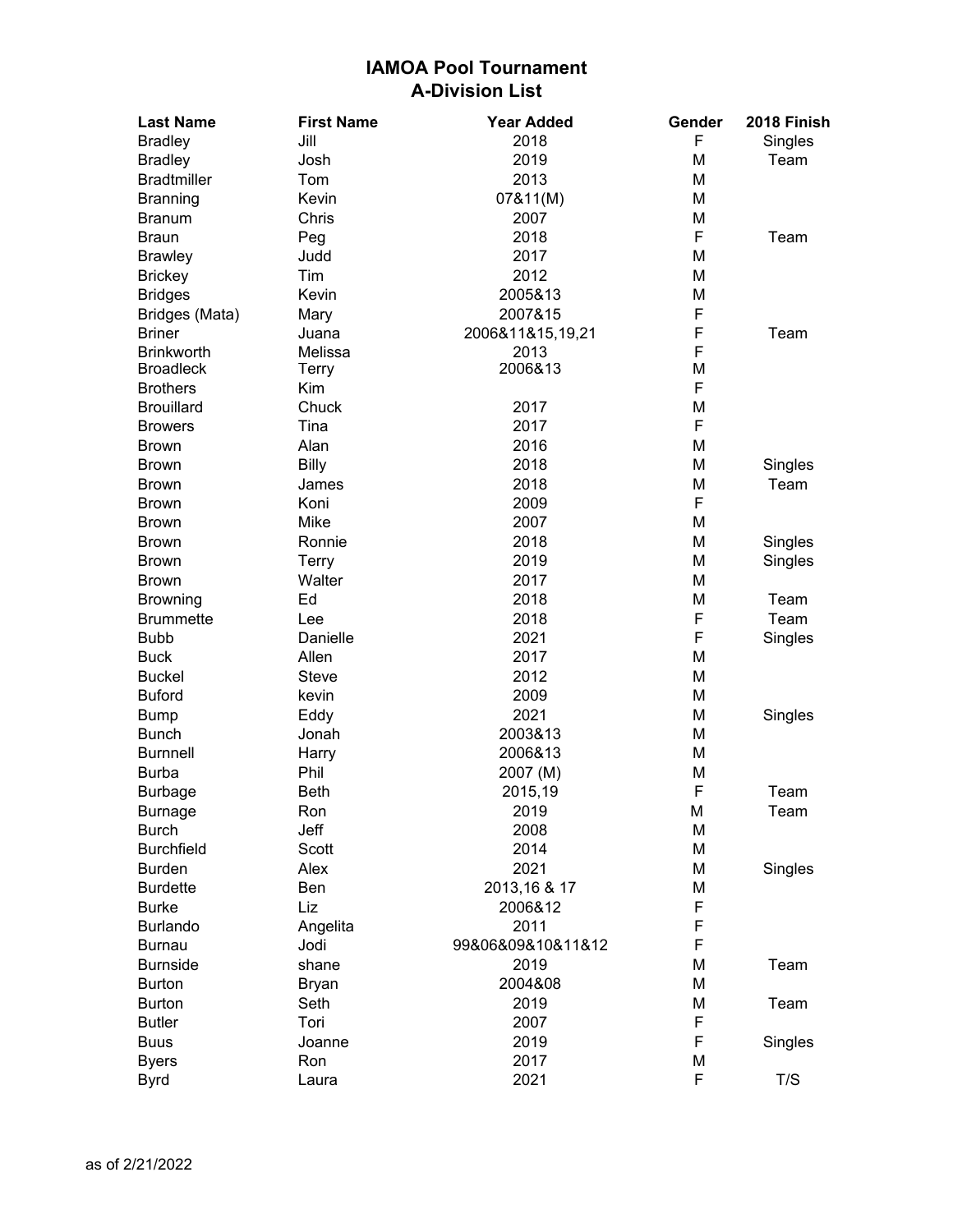| <b>Last Name</b> | <b>First Name</b> | <b>Year Added</b> | Gender | 2018 Finish |
|------------------|-------------------|-------------------|--------|-------------|
| Cain             | Lisa              | 1995&2010&12      | F      |             |
| Calder           | Jim               | 03(M)&12          | M      |             |
| Caldwell         | Linda (Perez)     | 2014              | F      |             |
| Calip            | Chris             | 2009              | M      |             |
| Calmbacher       | Dan               | 2017              | M      |             |
| Campbell         | Lewie             | 2018              | M      | Team        |
| Canada           | Jimmy             | 2014 & 17         | M      |             |
| Carlin           | Kent              | 2013              | M      |             |
| Carman           | Adam              | (M) 2007          | M      |             |
| Carman           | Matt              | 2018              | M      | Team        |
| Carnell          | Jamie             | 2019              | М      | Team        |
| Carroll          | Patti             | 2019              | F      | Singles     |
| Carter           | Anthony           | 2013              | М      |             |
| Carter           | <b>Brian</b>      | 2016              | Μ      |             |
| Castaldo         | Kristen           | 2011              | F      |             |
| Castaneda        | Kelly             | 2007              | F      |             |
| Caton            | Chad              | 2013,             | M      | Team        |
| Ceccanese        | Jenny             | 2017              | F      |             |
| Cervantes        | David             | 2016              | M      |             |
| Chambers         | <b>Brian</b>      | 2012&13           | M      |             |
| Chan             | Merv              | 2009              | Μ      |             |
| Chandler         | Averson           | 2018              | Μ      | Singles     |
| Cheng            | Olivia            | 2017              | F      |             |
| <b>Childers</b>  | Steve             | 2010              | M      |             |
| Church           | Sarah             | 2013&15           | F      |             |
| Cibak            | Drew              | 2017              | M      |             |
| Clark            | Dana              | 2012              | M      |             |
| Clark            | <b>Nick</b>       | 2008              | M      |             |
| Clester          | Mike              | 2011              | M      |             |
| Cline            | Jason             | 2021              | М      | Singles     |
| Cloud            | KC                | 2009              | M      |             |
| Cloud            | Mike              | 2013              | Μ      |             |
| Clubs            | Lori              | 2008              | F      |             |
| Cobb             | Michael           | 2012              | M      |             |
| Cobian           | Laurie            | 2008              | F      |             |
| Cochran          | Mark              | 2014              | M      |             |
| Coleman          | Danny             | 2019              | М      |             |
| Collett          | <b>Butch</b>      | 2015              | M      |             |
| Collins          | Clarence          | 2015              | M      |             |
| Collins          | Joe               | 2019              | M      | Team        |
| Collins          | Paula             | 2006              | F      |             |
| Colvin           | Jo                | 2015              | F      |             |
| Collmer          | <b>Brent</b>      | 2006              | Μ      |             |
| Conn             | Ashley            | 2015              | F      |             |
| Conn             | Dave              | 2012              | M      |             |
| Conn             | Tina              | 2003&13           | F      |             |
| Conner           | Sean              | 2011              | M      |             |
| Conrad           | Jim               | 2018              | M      | Team        |
| Cook             | Delvin            | 2018              | M      | Team        |
| Cook             | Gene              | 2013              | M      |             |
| Cook             | Jackson           | 2018              | M      | T/S         |
|                  |                   |                   |        |             |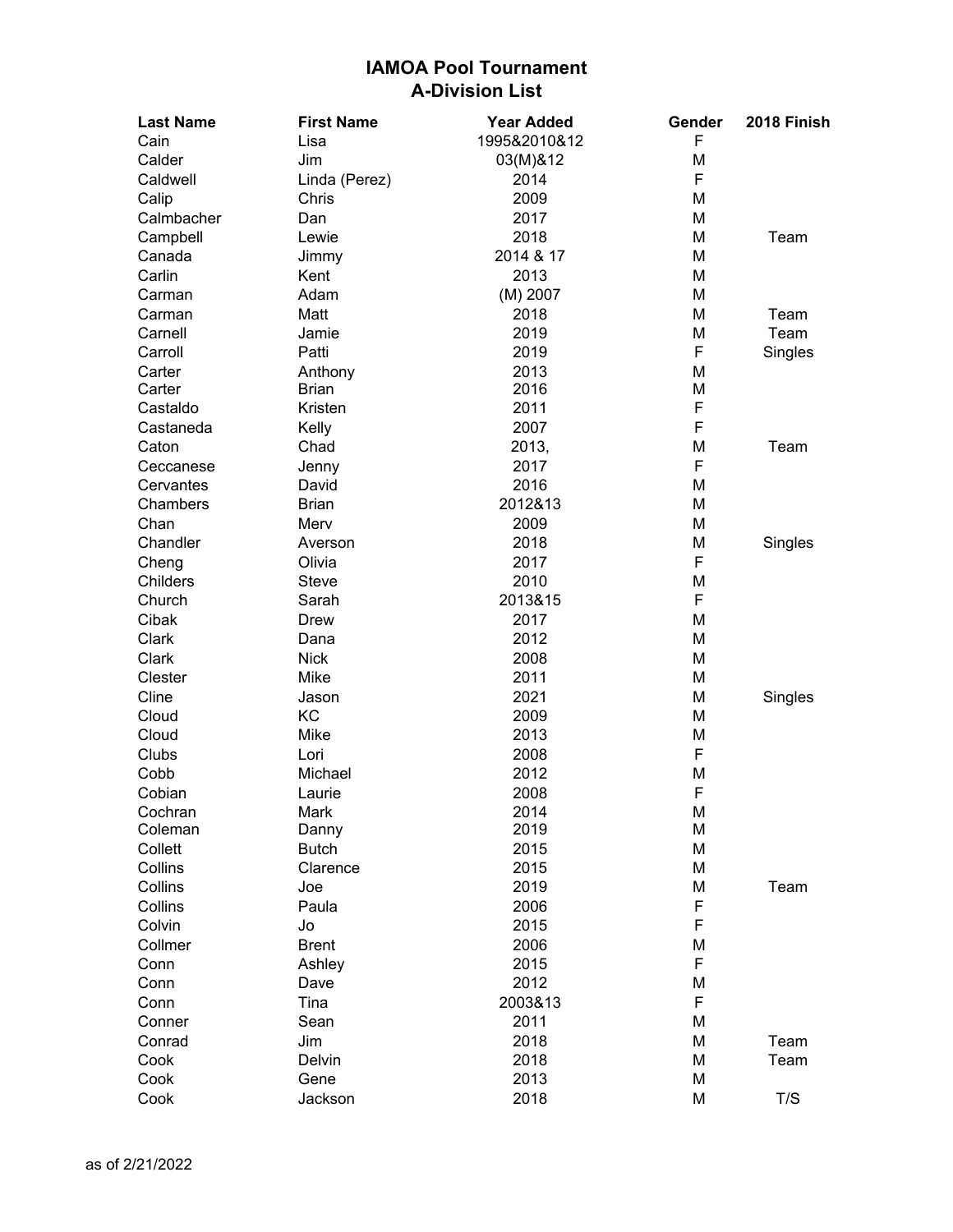| <b>Last Name</b>   | <b>First Name</b> | <b>Year Added</b>       | Gender | 2018 Finish |
|--------------------|-------------------|-------------------------|--------|-------------|
| Coomes             | <b>Brian</b>      | 2008                    | M      |             |
| Cooper             | Cindy             | 2014                    | F      |             |
| Cooper             | Ed Jr             | 2018                    | M      | Singles     |
| Correa             | John              | 2014                    | M      |             |
| Correll            | Keely             | 2019                    | F      | Team        |
| Cortex             | <b>Rick</b>       | 2011                    | Μ      |             |
| Costello           | Mary              | 2006                    | F      |             |
| Cox                | Cheri             | 2019                    | F      | Team        |
| Cozart             | Mike              | 2021                    | M      | Team        |
| Crabtree           | Mike              | 2015                    | M      |             |
| Cramer             | John              | 2008                    | M      |             |
| Craney             | Mark              | 2015                    | M      |             |
| Cravens            | Danny             | 2009                    | M      |             |
| Crawford           | Ashton            | 2019                    | M      | Team        |
| Cronin             | Hunter            | 2018,19                 | M      | Team        |
| Cronin             | John              | 2014&18                 | М      | Team        |
| Cruise             | Jeff              | 2015                    | M      |             |
| Cruz               | Linda             | 02&10&11&12&13&15,16&17 | F      |             |
| Cunningham         | Ed                | 2012                    | M      |             |
|                    | Jan               | 2008                    | F      |             |
| Cunningham<br>Curl | Heather           | 2006                    | F      |             |
|                    |                   |                         |        |             |
| Curtis             | Dave              | 2014                    | M      |             |
| Daniels            | Joe (Byrd)        | 2015                    | M      |             |
| Darnell            | Dave              | 2015                    | M      |             |
| Darnell            | Ray               | 2016                    | M      |             |
| Darstein           | Jeff              | 2008                    | M      |             |
| Davidson           | Phil              | 2018                    | M      | Team        |
| Davis              | Dustin            | 2017                    | M      |             |
| Davis              | Jordan            | 2018                    | M      | Singles     |
| Davis              | Mike Jr.          | 2009                    | M      |             |
| Davis              | Todd              | 2015 & 17               | Μ      |             |
| Dean               | Edie              | 2021                    | F      | Team        |
| Dean               | Jeromy            | 2014                    | M      |             |
| Delaney            | <b>Bob</b>        | 2019                    | M      |             |
| Delucio            | Jim               | 2017                    | M      |             |
| Denske             | Jody              | 2015                    | F      |             |
| Devine             | <b>Stacie</b>     | 2010                    | F      |             |
| Dial Jr.           | Norman            | 2011                    | M      |             |
| Dickerson          | Christy           | 2008&13                 | F      |             |
| Dixon              | Dale              | 2013                    | M      |             |
| <b>Dixon</b>       | Jon               | 2016                    | M      |             |
| Dodson             | Jackie            | 2009&10                 | F      |             |
| Doolen             | Bill              | 2007                    | Μ      |             |
| Doty               | Kim               | 2013                    | F      |             |
| Downs              | Monty             | 2016                    | M      |             |
| Doyle              | Erin-Sullivan     | 2014                    | F      |             |
| Dozier             | Adam              | 2005 & 09               | M      |             |
| Druschel           | John              | 2014&15                 | Μ      |             |
| Dubanik            | Mike              | 2019                    | M      | Team        |
|                    |                   |                         | F      |             |
| Duncan             | Tracy             | 2012                    |        |             |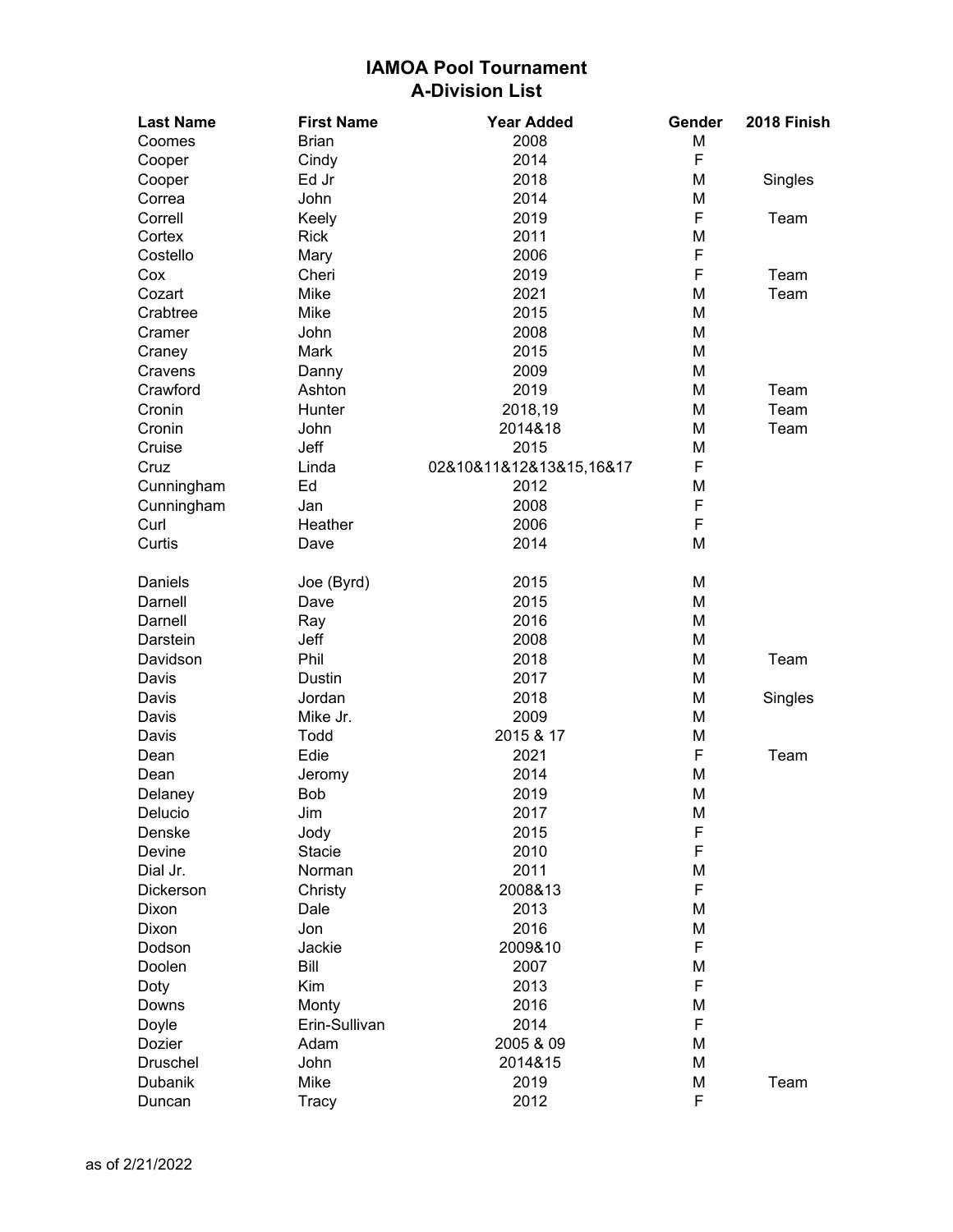| <b>Last Name</b> | <b>First Name</b> | <b>Year Added</b> | Gender | 2018 Finish |
|------------------|-------------------|-------------------|--------|-------------|
| Dunham           | Jeanne            | 2011              | F      |             |
| Durham           | Jeanne            | 2009              | F      |             |
| Duvall           | <b>Bobby</b>      | 2009              | M      |             |
| Dyer             | Kelly             | 2021              | F      | Team        |
| Dykstra          | Sue               | 1996&06&09        | F      |             |
| <b>Dzienciol</b> | Mike              | 2010              | M      |             |
| Eakins           | Allen             | 2011              | M      |             |
| Earp             | Wayne             | 2007              | M      |             |
| Eby              | Lindsay           | 2018              | F      | T/S         |
| Eckhart          | Josh              | 2017              | Μ      |             |
| Eddleman         | Tom               | 2008              | Μ      |             |
| Edwards          | Danielle          | 2010              | F      |             |
| Edwards          | Keith             | 2012              | M      |             |
| Edwards          | Lori              | 2018              | F      | Team        |
| Edwards          | Melissa           | 2014              | F      |             |
| Elbarassi        | Tark              | 2014              | M      |             |
| Elkins           | Derek             | 2008              | M      |             |
| <b>Elkins</b>    | <b>Terry</b>      | 2006&12           | M      |             |
| <b>Elkins</b>    | Vianna            | 2012&13,16        | F      |             |
| Ellington        | Greg              | 2014              | M      |             |
| <b>Ellis</b>     | Dennis            | 2015              | M      |             |
| Emerson          | <b>Troy</b>       | 98&08&14&15       | M      |             |
| Engle            | Walter            | 2018              | Μ      | Team        |
| Englebrecht      | Theresa           | 2003&06&10&11&12  | F      |             |
| Estes            | Randell           | 2018              | Μ      | Team        |
| Estrada          | Mario             | 2017              | M      |             |
| Estrada          | Mario Jr          | 2017              | M      |             |
| Estrada          | Martin            | 2017              | M      |             |
| Ettington        | Dean              | 2007              | M      |             |
| Evans            | Eric              | 2012              | M      |             |
| Eversole         | Jeremy            | 2010              | M      |             |
| Farkas           | Kyle              | 2011              | M      |             |
| Farrow           | Vance             | 2013              | M      |             |
| Fecker           | Cheri             | 2000&08           | F      |             |
| Fee              | Joe               | 2016              | M      |             |
| Felt             | Mike              | 2014              | M      |             |
| Feltz            | Todd              | 2017              | M      |             |
| Fenelon          | <b>Dirk</b>       | 2009&15           | M      |             |
| Ferraro          | Janet             | 2000&06           | F      |             |
| Ferrell          | Tony              | 2011              | M      |             |
| Fetts            | Richard           | 2008              | M      |             |
| Fieber           | Scott             | 00&06&11&18       | M      | Team        |
| Finchum          | Roy(Beak)         | 2007 (M)          | M      |             |
| Fish             | Rex               | 2000&08           | M      |             |
| Fishel           | Jeremy            | 2016              | M      |             |
| Fisher           | David             | 2014              | M      |             |
| Fivecoats        | John              | 2015              | M      |             |
| Flack            | Vincent           | 2016              | M      |             |
| Flamion          | Kelly             | 2016              | M      |             |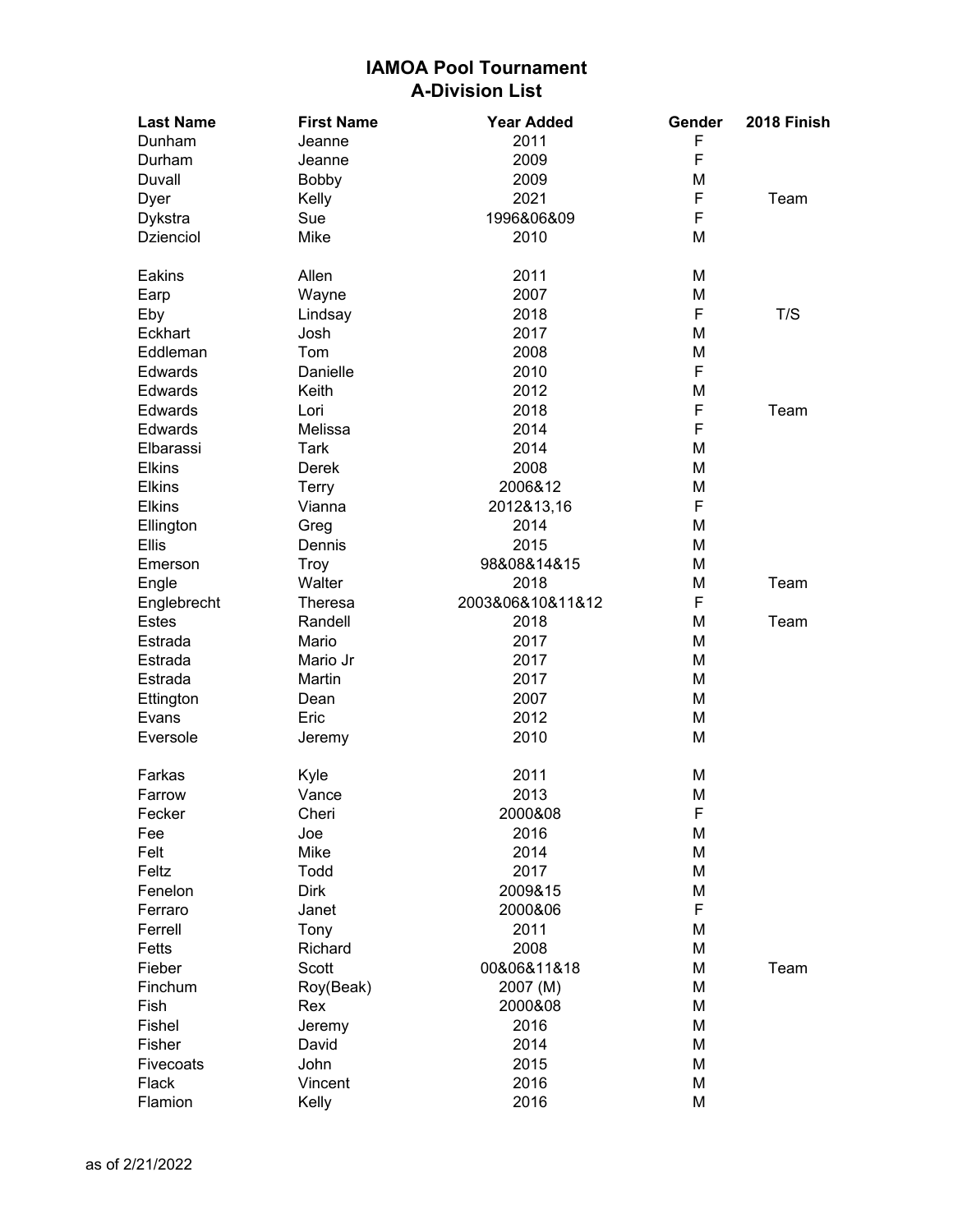| <b>Last Name</b> | <b>First Name</b> | <b>Year Added</b>       | Gender | 2018 Finish |
|------------------|-------------------|-------------------------|--------|-------------|
| Fleming          | Julie             | 2006                    | F      |             |
| <b>Flick</b>     | Steve             | 2013                    | M      |             |
| Flint            | Shawn             | 2021                    | M      | Team        |
| Flores           | John              | 2019                    | M      |             |
| Follas           | David             | 2015                    | M      |             |
| Ford             | Chris             | 2007                    | M      |             |
| Ford             | Joe               | 2017                    | M      |             |
| Ford             | Rickey            | 2007                    | M      |             |
| Ford             | TJ                | 2014                    | M      |             |
| Forslund         | Jerry             | 2016                    | M      |             |
| Fox              | <b>Bryce</b>      | 2016                    | M      |             |
| Fox-Raymond      | Lonnie            | 2010&13 & 14&15,18,19   | F      | Singles     |
| Fox              | Stephanie         | 2018                    | F      | Singles     |
| Frazier          | Willie            | 2007                    | M      |             |
| Frietzsche       | Judy              | 2007                    | F      |             |
| Frietzsche       | Troy              | 2007                    | M      |             |
| Frohm            | <b>Bob</b>        | 2008 (M)                | M      |             |
| Frost            | Austin            | 2018                    | M      | Singles     |
| Fry              | Jeff              | 2013                    | M      |             |
| Furgerson        | Wayne             | 2014                    | M      |             |
|                  |                   |                         |        |             |
| Gaddie           | Karla             | 1997&12                 | F      |             |
| Gage             | Josh              | 2018                    | M      | Team        |
| Gagnon           | Joe               | 2016                    | M      |             |
| Gall             | Ed                | 2016                    | M      |             |
| Gallant          | Aaron             | 2013                    | M      |             |
| Garber           | Amanda            | 2019                    | F      | Team        |
| Gardner          | Jennifer          | 2017,18                 | F      | Team        |
| Garringer        | Dwight            | 1998&13M18              | M      | Team        |
| Gaver            | Alice             | 2009                    | F      |             |
| Gentry           | Gary              | 2010                    | M      |             |
| Gentry           | Todd              | 2018                    | M      | Team        |
| Gerardot         | Phil              | 2019                    | M      | Singles     |
| Gerber           | Ron               | 2017                    | M      |             |
| Gerber           | Susan             | 1999&06                 | F      |             |
| Gillespie        | Lycia             | 2007&09                 | F      |             |
| Gilliam          | <b>Travis</b>     | 2012                    | M      |             |
| Girten           | Jennifer          | 2000&06&09&10&15        | F      |             |
| Gladdish         | Don               | 04&11                   | M      |             |
| Glenn            | Mel               | 2012&15                 | M      |             |
| Gobrogge         | Dave              | 2015                    | M      |             |
| Goodman          | David Tony        | 2000&06&07&09&12&14,21  | M      |             |
| Goheen           | Carrie            | 02&07&09&10&12&14,16    | F      |             |
| Goheen           | Chad              | 2003&10                 | M      |             |
| Golden           | Debi              | 2017                    | F      |             |
| Gondo            | Dexter            | 2010                    | M      |             |
| Gonser           | Amanda            | 2012                    | F      |             |
| Gonzalez         | Jorge             | 2018                    | M      | Singles     |
| Gorecki          | Janet             | 05&06,7,10,&12&13&15&17 | F      |             |
| Goss             | Tom               | 2018                    | M      | Team        |
|                  |                   |                         |        |             |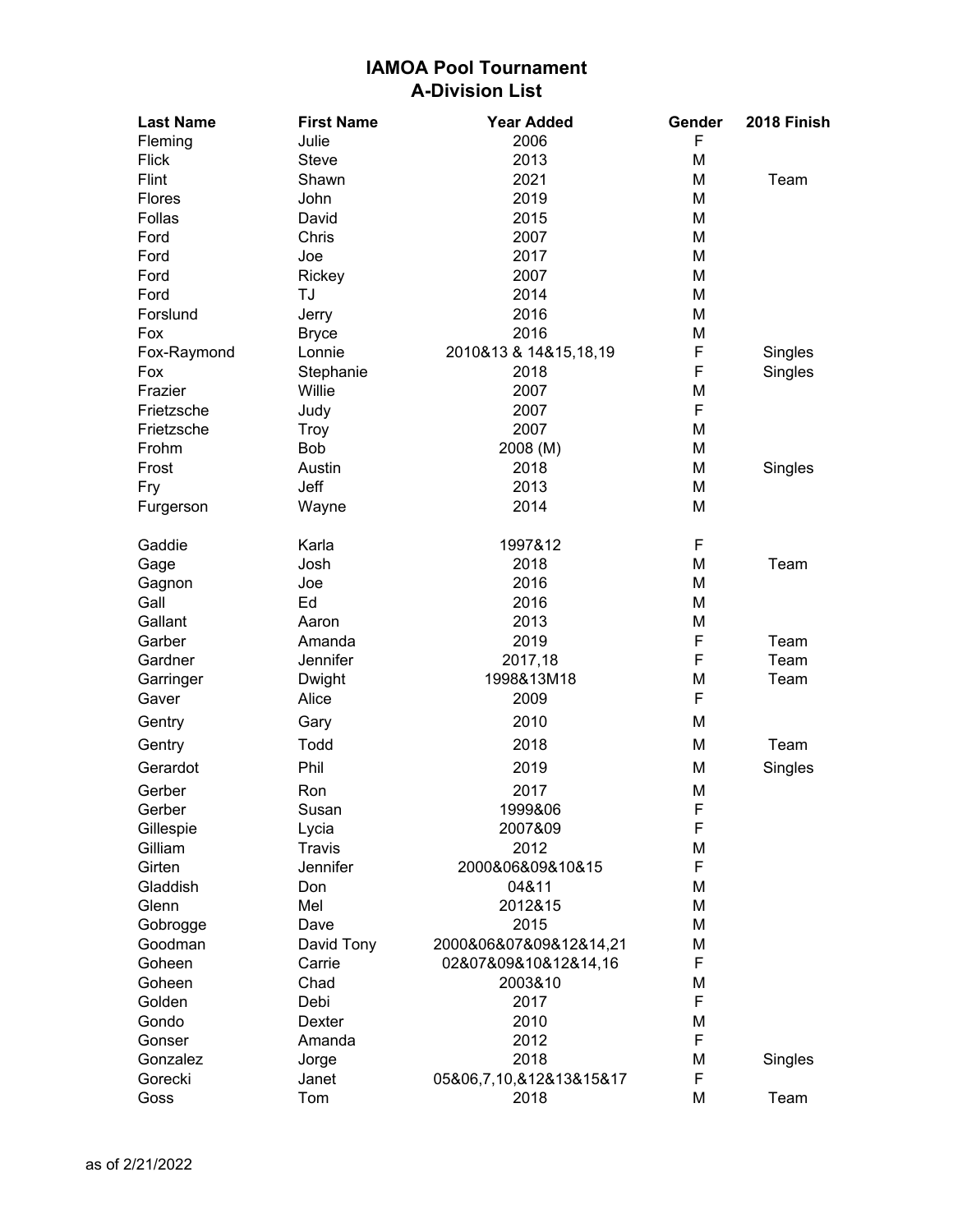| <b>Last Name</b> | <b>First Name</b> | <b>Year Added</b> | Gender | 2018 Finish |
|------------------|-------------------|-------------------|--------|-------------|
| Grant            | Scott             | 2016              | M      |             |
| Grant            | Todd              | 2019              | M      | Singles     |
| Gray             | Anne              | 2006              | F      |             |
| Gray             | LeAnn             | 2009              | F      |             |
| Green            | James             | 2008 (M), 16      | M      |             |
| Greineer         | Josh              | 2018              | M      | Team        |
| Grieser          | Audrey            | 2014              | F      |             |
| Grigsby          | <b>Brant</b>      | 2017              | M      |             |
| Grooms           | Dwight            | 2007              | M      |             |
| Groover          | John              | 2009              | M      |             |
| Grubbs           | <b>Brian</b>      | 2014              | M      |             |
| Guajardo         | Hector            | 2016              | M      |             |
| Guajardo         | Jaime             | 2021              | M      |             |
| Guess            | Quency            | 2017              | M      |             |
| Guess            | Warren            | 2019              | M      |             |
| Guillen          | Dave              | 2007              | M      |             |
| Guise            | <b>Terry</b>      | 2007              | M      |             |
| Gurganus         | Larry             | 2017              | M      |             |
| Guy              | Julie             | 1995&09           | F      |             |
| Hackney          | Loni              | 2018              | F      | T/S         |
| Hale             | Alan              | 2013              | M      |             |
| Hall             | <b>Bobby</b>      | 2019              | M      | Singles/Te  |
| Hall             | Jason             | 2019              | M      | Team        |
| Hall             | Kevin             | 2015              | M      |             |
| Hall             | Zach              | 2019              | M      | Singles     |
| Halls            | <b>Rick</b>       | 2019              | M      | Team        |
| Hallstein        | <b>Rick</b>       | 2018              | M      | Singles     |
| Hamann           | Rachel            | 2015              | F      |             |
| Hammersley       | Salina            | 2012              | F      |             |
| Hamp             | Josh              | 2011 & 17         | M      |             |
| Hanicq           | Josh              | 2018              | M      | Singles     |
| Hankins          | Jack              | 1991&06           | M      |             |
| Hankins          | Kelly             | 2019              | F      | Singles     |
| Hanson           | Dean              | 2006              | M      |             |
| Hantsock         | Steve             | 2009              | M      |             |
| Harmon           | Jack              | 2016              | M      |             |
| Harrison         | Tim               | 2011&13           | M      |             |
| Haws             | Bill              | 2012              | M      |             |
| Hollingsworth    | Tami              | 2015              | F      |             |
| Hammons          | Kele              | 2018              | F      | Team        |
| Harrington       | Jim               | 2012              | M      |             |
| Harrington       | Pam               | 2006              | F      |             |
| Harris           | Carl              | 2002&10           | M      |             |
| <b>Harris</b>    | Chad              | 2009(M)           | M      |             |
| Harrison         | Jonathan          | 2019              | M      |             |
| Hartsock         | Mary              | 2013              | F      |             |
| Hatfield         | Kenny             | 2016              | M      |             |
| Hatfield         | Larry             | 2017              | M      |             |
| Hatfield         | <b>Steve</b>      | 2016              | M      |             |
| Hatfield         | Tina              | 2015              | F      |             |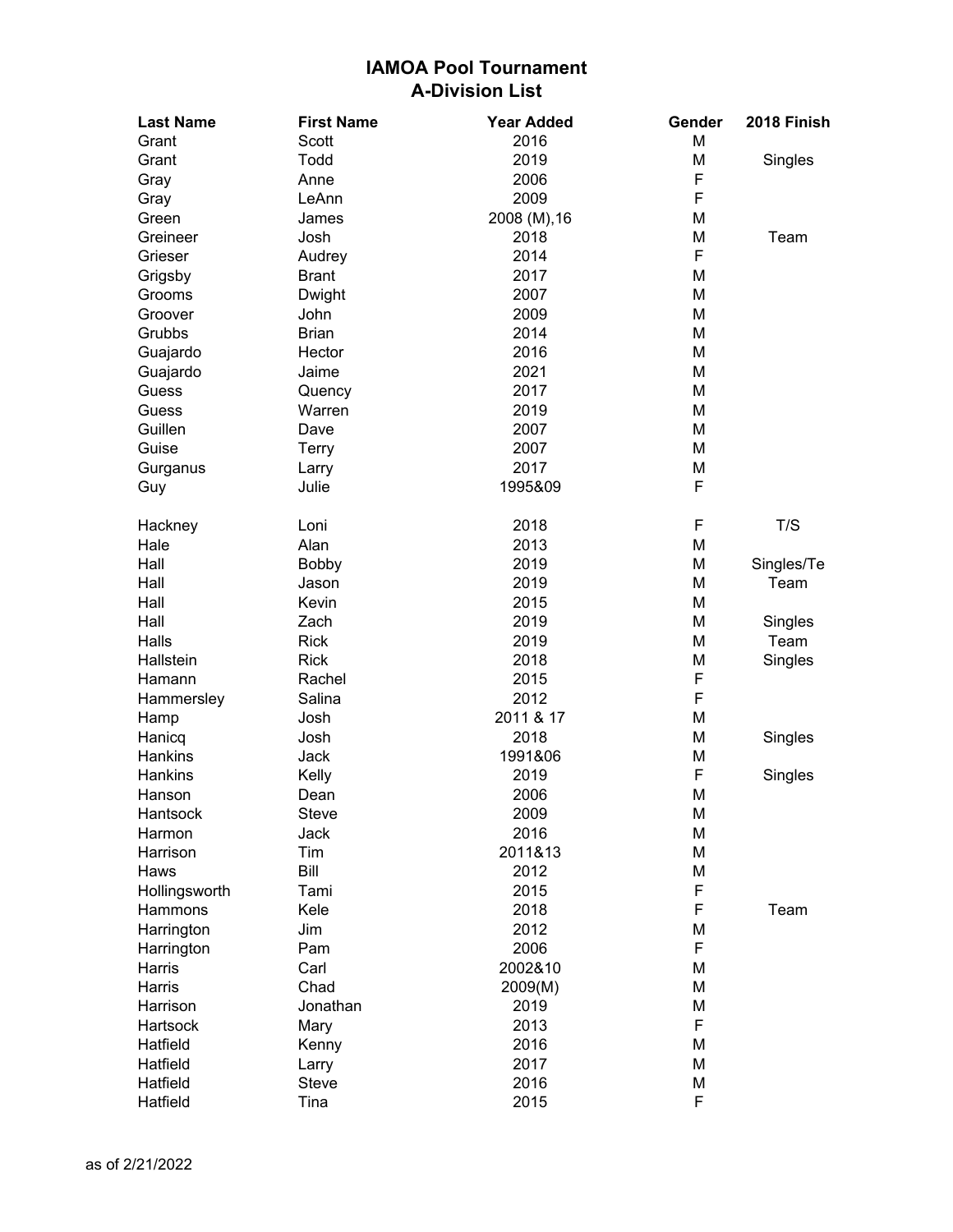| <b>Last Name</b>  | <b>First Name</b> | <b>Year Added</b>    | Gender | 2018 Finish |
|-------------------|-------------------|----------------------|--------|-------------|
| Hartwig           | Rich              | 2012                 | M      |             |
| Harty             | John              | 2003&09              | M      |             |
| Haudt             | Mike              | 2009 & 14            | M      |             |
| Haupt             | Josh              | 2012                 | Μ      |             |
| Haxton            | Stephanie         | 2018                 | F      | Team        |
| Hayes             | Charles           | 2016                 | Μ      |             |
| Hayes             | Frank             | 2019                 | M      |             |
| Heche             | Harry             | 2000&06&07           | Μ      |             |
| Heck              | Jeff              | 2010                 | Μ      |             |
| Heckman           | Joyce             | 2019                 | F      | Singles     |
| Heist             | Adam              | 2019                 | М      | Si/Te       |
| <b>Helbert</b>    | <b>Nick</b>       | 2017                 | М      |             |
| Helgeson          | Andy              | 2012                 | М      |             |
| Helm              | Tim               | 2014                 | M      |             |
| Helmholtz         | John              | 2009                 | Μ      |             |
| Henderson         | Katie             | 2010                 | F      |             |
| Henson            | Corey             | 2019                 | М      | Team        |
| Henson            | Mark              | 2004&0919            | М      | Team        |
| Herevia           | Carla             | 2019,21              | F      | Team        |
| Hernandez         | Nicole            | 2014                 | F      |             |
| Hernandez         | Tony              | 2016                 | Μ      |             |
| Herrara-Schroeder | Jacqui            | 2010&11              | F      |             |
| Hershberger       | Gino              | 2009                 | M      |             |
| Hess              | Ed                | 2018                 | М      | Team        |
| Hess              | James             | 2012                 | М      |             |
| Hester            | Rodney            | 2017                 | Μ      |             |
| Hiatt             | <b>Britney</b>    | 2008&10              | F      |             |
| Hickman           | <b>Steve</b>      | 2010                 | M      |             |
| Hill              | Josh              | 2017                 | Μ      |             |
| Hill              | Shawn             | 2016                 | М      |             |
| Hilton            | Dean              | 2013                 | Μ      |             |
| Hinds             | Valerie           | 2014,21              | F      |             |
| Hockaday          | Mike              | 1998(M)&2006 (A)     | Μ      |             |
| Hoffer            | Tami              | 07&09&10&12&14,15,16 | F      |             |
| Hoffman           | John              | 2014                 | M      |             |
| Hogan             | John              | 2006                 | М      |             |
| Hogan             | Phil              | 2018                 | Μ      | Team        |
| Holbrook          | Jeff              | 2017                 | М      |             |
| Holbrook          | Matt              | 2019                 | Μ      | Team        |
| Hollar            | Connie            | 2005&06&12           | F      |             |
| Hollingsworth     | Tami              | 2016                 | F      |             |
| Hollingsworth     | Thomas            | 2011                 | Μ      |             |
| <b>Hollis</b>     | Angie             | 2005&09              | F      |             |
| Holloway          | Dennis            |                      | Μ      |             |
| Holloway          | Lee               | 2016                 | М      |             |
| Holtgreven        | Heather           | 2021                 | F      | Singles     |
| Holtz             | John              | 2012                 | Μ      |             |
| Holtzman          | Tim               | 2016                 | Μ      |             |
| Hoopingarner      | Anita             | 2011                 | F      |             |
| Hoover            | Krystal           | 2008&09&10           | F      |             |
| Hoppel            | Mike              | 2021                 | Μ      | Team        |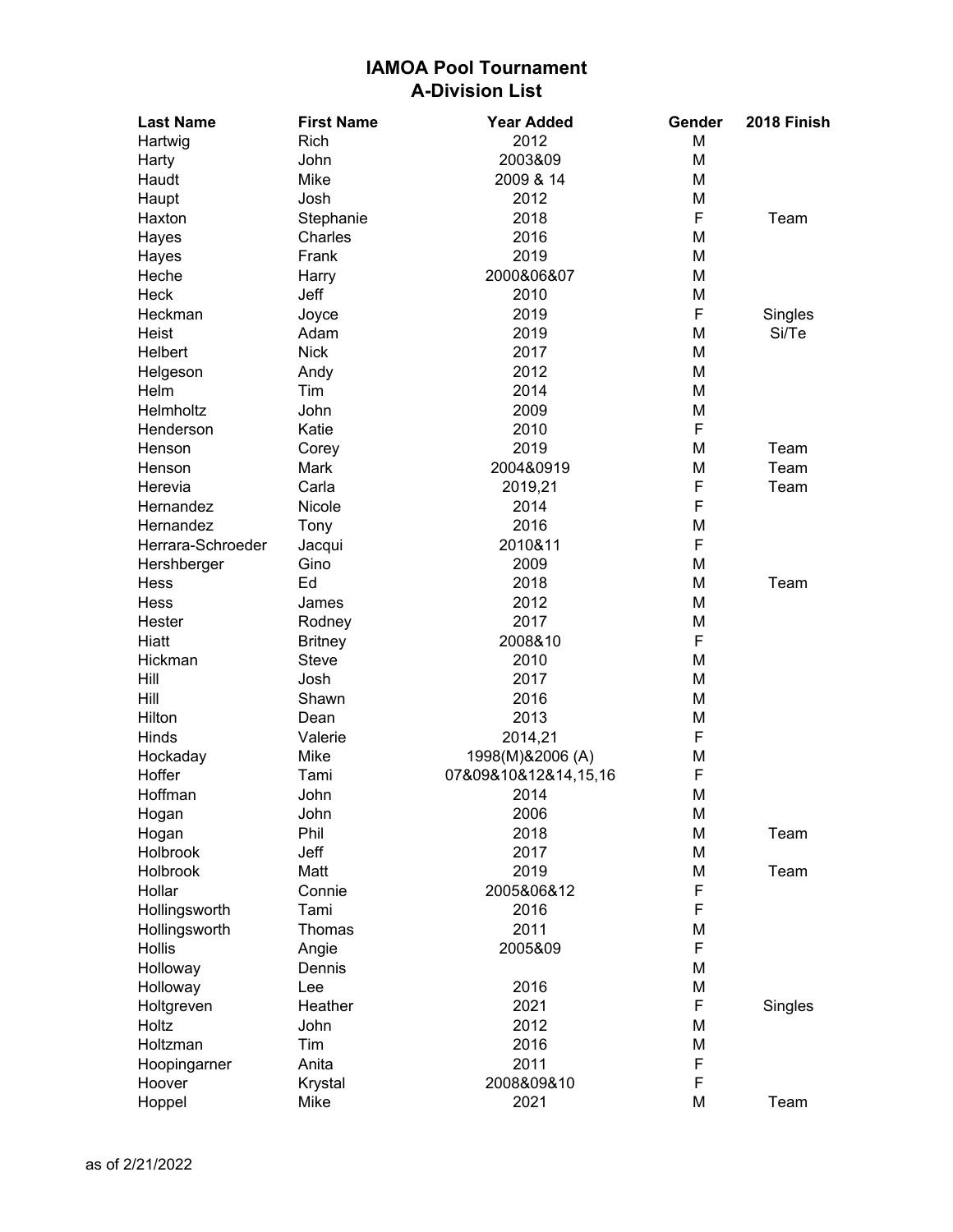| <b>Last Name</b> | <b>First Name</b> | <b>Year Added</b>              | Gender | 2018 Finish |
|------------------|-------------------|--------------------------------|--------|-------------|
| Horton           | Dave              | 2006                           | M      |             |
| Hotchkiss        | Kelly             | 05 & 2007&09&13&14,16,17,19,21 | F      |             |
| Howard           | Amanda            | 2016                           | F      |             |
| Howe             | Rebecca           | 2017                           | F      |             |
| Huff             | <b>Mark</b>       | 2019                           | M      | Team        |
| Hughes           | Mike              | 2012                           | M      |             |
| Humphrey         | Bill              | 2015                           | M      |             |
| Hunt             | Lisa              | 2009,16                        | F      |             |
| Huntington       | Jamie             | 2011                           | M      |             |
| Hurst            | Grant             | 2015                           | M      |             |
| Hutcheson        | Barbara           | 2009&11                        | F      |             |
| Hutchison        | Gwen              | 2016                           | F      |             |
| Imler            | Ginger            | 2007,18                        | F      | Team        |
| Isaac            | <b>Brooke</b>     | 2012                           | F      |             |
| Isaac            | Kelly             | 2014                           | F      |             |
| Ishanpara        | Roshan            | 2017                           | M      |             |
| Jackson          | Jon               | 2014                           | M      |             |
| Jackson          | Melissa           | 2019                           | F      | Team        |
| Jaeger           | TJ (Tyler)        | 2021                           | M      | Team        |
| James            | Al                | 2013&16                        | M      |             |
| Jehn             | Dan               | 2009                           | M      |             |
| Jenkins          | Josh              | 2019                           | M      | Team        |
| Jenkins          | Karole            | 2010&12                        | F      |             |
| Jenkins          | Marie             | 2019                           | F      | Team        |
| Jensen           | <b>Bryan</b>      | 2021                           | M      | Team        |
| Jin              | Bo                | 2011                           | M      |             |
| Johnson          | <b>Butch</b>      | 2015                           | M      |             |
| Johnson          | Colter            | 2012                           | M      |             |
| Johnson          | Ed                | 2012&15                        | M      |             |
| Johnson          | Lynnell           | 2016                           | F      |             |
| Johnson          | Mark              | 2017                           | M      |             |
| Johnson          | Scotty            | 2016                           | M      |             |
| Johnson          | Todd              | 2008                           | M      |             |
| Johnson          | Tori (Vittoria)   | 2017                           | F      |             |
| Johnson          | Tracy             | 2016                           | F      |             |
| Johnston         | Christine         | 2009                           | F      |             |
| Jones            | Al (Indy)         | 2015                           | Μ      |             |
| Jones            | Andrea            | 2007                           | F      |             |
| Jones            | Dan               | 2009                           | Μ      |             |
| Jones            | Hosey             | 2012                           | M      |             |
| Jones            | Shelly            | 2011                           | F      |             |
| Justice          | Mark              | 2010                           | M      |             |
| Karrip           | Amanda            | 2021                           | F      | Team        |
| Kasper           | Aaron             | 2000(M)&2016                   | М      |             |
| Kasper           | Denise            | 2017                           | F      |             |
| Katterman        | Rich              | 2008                           | M      |             |
| Kattman          | Bryan Sr.         | 2017                           | M      |             |
| Kearney          | Justus            | 2019                           | M      |             |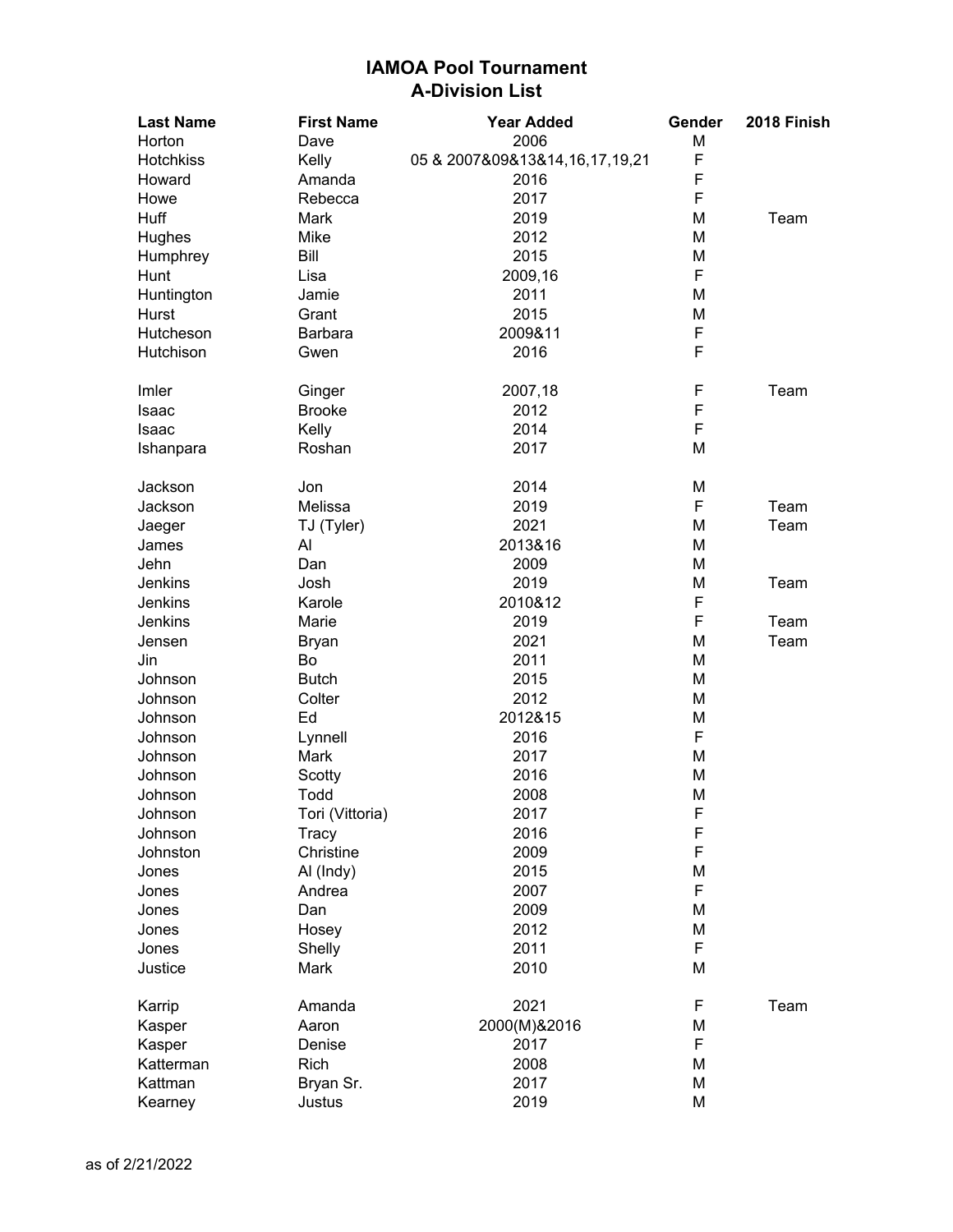| <b>Last Name</b> | <b>First Name</b> | <b>Year Added</b>       | Gender | 2018 Finish |
|------------------|-------------------|-------------------------|--------|-------------|
| Keck             | <b>Rick</b>       | 2009                    | M      |             |
| Keel             | Ron               | 2015                    | M      |             |
| Keener           | <b>Rick</b>       | 2018                    | Μ      | Singles     |
| Keener           | Tim               | 2013                    | Μ      |             |
| Keith            | Dave              | 2015                    | M      |             |
| Kellems          | Robert            | 2010                    | M      |             |
| Kellems          | Steven            | 2019                    | M      | Team        |
| Keller           | Salina            | 2016                    | F      |             |
| Kelly            | TJ                | 2011,16                 | Μ      |             |
| Kendrick         | Darrell           | 2008                    | M      |             |
| Kieszkowski      | Yvonne            | 2012                    | F      |             |
| Kienzynski       | Tim               | 2016                    | M      |             |
| Kibbey           | Les               | 2017                    | M      |             |
| Kilmer           | Sherri            | 2016                    | F      |             |
| Kincaid          | Sean              | 2009                    | M      |             |
| King             | Anthony           | 2013,16                 | M      |             |
| Kingma           | <b>Troy</b>       | 2010&15                 | M      |             |
| Kinnaird         | <b>Brandon</b>    | 2017                    | M      |             |
| Kipp             | Melissa           | 2019                    | F      | Team        |
| Kirk             | Bill              | 2009                    | M      |             |
| Kirkpatrick      | Sue               | 2017                    | F      |             |
| Kirkwood         | Pamela            | 2016 & 17               | F      |             |
| Kirshner         | <b>Billy</b>      | 2021                    | M      | Singles     |
| Kissinger        | Larry             | 2012                    | M      |             |
| Klotz            | Joihn             | 2018                    | Μ      | Singles     |
| Knapp            | Pete              | 2017                    | Μ      |             |
| Knight           | Jeff              | 2016                    | M      |             |
| Knight           | Kyle              | 2013                    | M      |             |
| Knight           | Gina              | 2009&10&11&12           | F      |             |
| Knox             | Jennifer          | 2015,18                 | F      | Team        |
| Koeing           | Kevin             | 2015                    | M      |             |
| Koepke           | Cathy             | 2002&06&11              | F      |             |
| Koon             | Kathy             | 02&10&11&12&13&15,16&17 | F      |             |
| Korteway         | Bobbi             | 2010&12                 | F      |             |
| Kotzelnick       | Kathy             | 2019,21                 | F      | Team        |
| Kramer           | Janis             | 2012                    | F      |             |
| Krogh            | Amy               | 2013 & 14               | F      |             |
| Krueger          | Dan               | 2008                    | M      |             |
| <b>Kruk</b>      | Joe               | 2014                    | M      |             |
| <b>Kruse</b>     | Stacy             | 2012                    | F      |             |
| Krygielka        | Mason             | 2019                    | Μ      | Team        |
| Kutche           | Gerry             | 2007                    | M      |             |
| Kwader           | Mark              | 2013                    | M      |             |
|                  |                   | 2009                    | M      |             |
| Kyugh            | Doug              |                         |        |             |
| Lackey           | Connie            | 2019                    | F      | Team        |
| Lady             | Josh              | 2014                    | Μ      |             |
| Lakes            | Sheri             | 2009                    | F      |             |
| Lambert          | Kip               | 1999&08                 | Μ      |             |
| Lamken           | Don               | 2006                    | Μ      |             |
| Lampkins         | <b>Brandi</b>     | 2012&15                 | F      |             |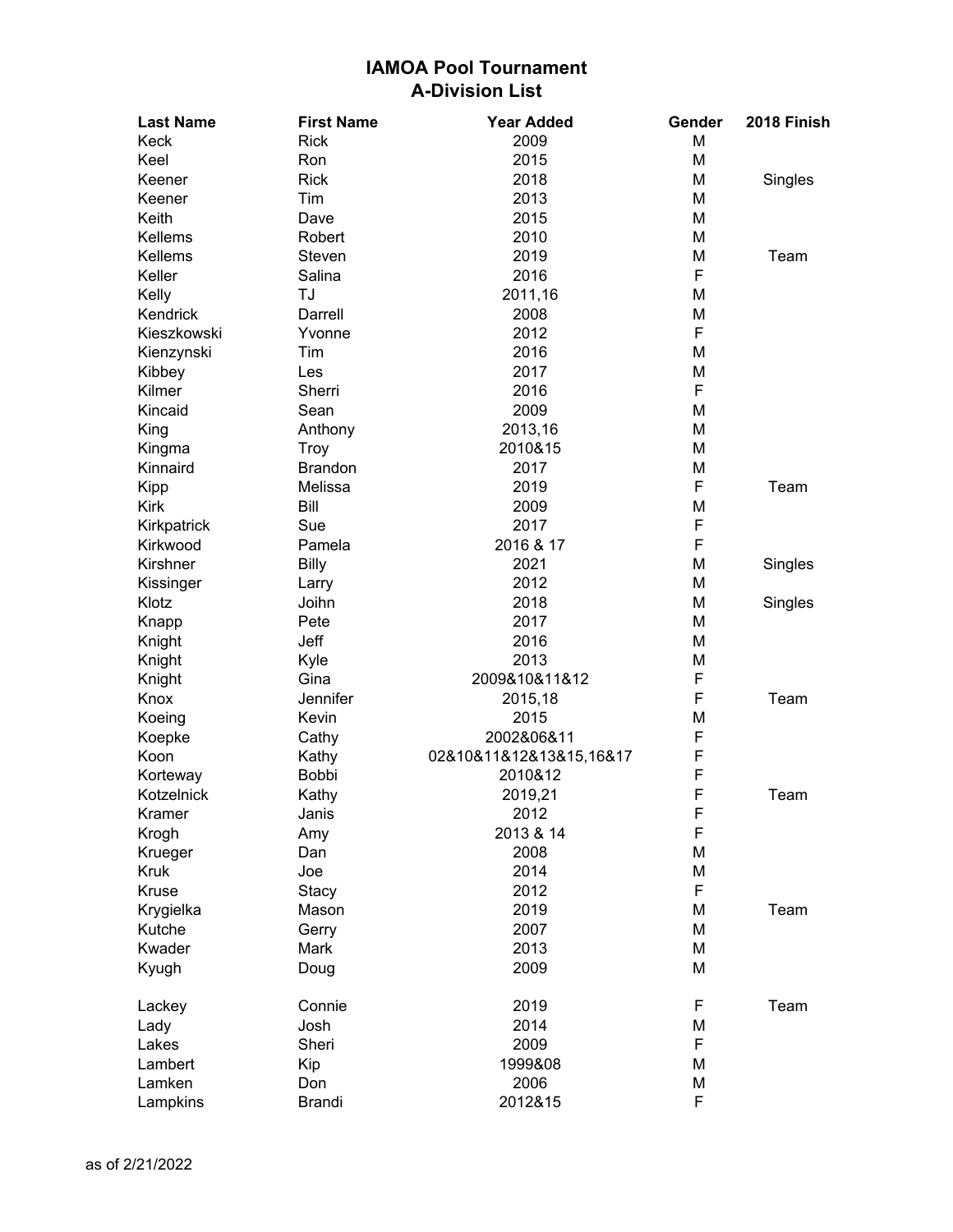| <b>Last Name</b> | <b>First Name</b> | <b>Year Added</b>       | Gender | 2018 Finish |
|------------------|-------------------|-------------------------|--------|-------------|
| Lancaster        | Smitty            | 2010                    | M      |             |
| Landry           | Dennis            | 2014                    | M      |             |
| Lane             | Jim               | 2017                    | M      |             |
| Lange            | <b>Brian</b>      | 2014&15                 | Μ      |             |
| Langford         | Jenny             | 2013                    | F      |             |
| Lanko            | Tina              | 2010                    | F      |             |
| LaRatta          | Carol             | 2011&16& 17,18          | F      | Team        |
| Larsen           | Tina              | <b>VNEA</b>             | F      |             |
| Laskey           | Heather           | 2010 & 14,16            | Μ      |             |
| Latzko           | Amy               | 11&13&14&15,16&17,18,19 | F      | Singles/Te  |
| Lavin-Wiorek     | Heather           | 11&12&13,15,16&17,19    | F      |             |
| Lawrence         | Bill              | 2016                    | Μ      |             |
| Lazaro           | Jesse             | 2018                    | M      | Team        |
| Leadingham       | Joe               | 2017                    | Μ      |             |
| Leal             | Noe               | 2021                    | Μ      | Team        |
| LeBeau           | <b>Brandis</b>    | 2012,19                 | F      | Team        |
| Lecain           | Rebecca           | 2019                    | F      | Singles     |
| Lee              | David             | 2007                    | M      |             |
| Lee              | Ed                | 2007                    | Μ      |             |
| Legg             | Henry             | 2010                    | M      |             |
| Lehman           | Oscar             | 2011                    | Μ      |             |
| Lehman           | Shaye             | 2011 & 14,16            | F      |             |
| Lengacher        | <b>Billie Sue</b> | 2017                    | F      |             |
| Lerma            | Israel(Izzy)      | 2009&12                 | M      |             |
| Levenhagen       | Jaymi             | 10&11&12&13&14,18,19    | F      | Team        |
| Lewis            | Keith             | 2016                    | Μ      |             |
| Lindsey          | Doug              | 2010 & 17               | Μ      |             |
| Linville         | Elliott           | 2014&15                 | M      |             |
| Litchsinn        | Julie             | 2016                    | F      |             |
| Littman          | Erika             | 2016                    | F      |             |
| Littrell         | Justin            | 2017                    | M      |             |
| Livingston       | Joan              | 2010                    | F      |             |
| Loftus           | John              | 06(M)                   | M      |             |
| Logsdon          | <b>Brian</b>      | 2018                    | Μ      | Team        |
| Long             | Don               | 2007 (M)                | Μ      |             |
| Lopez            | Kara              | 2017                    | F      |             |
| Lothamer         | <b>Dustin</b>     | 2012                    | M      |             |
| Love             | Dana              | 2011                    | M      |             |
| Loveless         | <b>Kevin</b>      | 2010                    | M      |             |
| Low              | Mike              | 2019                    | M      | Si/Team     |
| Lowden           | Denise            | 1995&06                 | F      |             |
| Lowrance         | Crystal           | 2016                    | F      |             |
| Ludlum           | Joch              | 2015                    | М      |             |
| Lukenbill        | Roxanne           | 2016                    | F      |             |
| Lunsford         | Danielle          | 2006                    | F      |             |
| Lutrell          | Kenny             | 2016                    | M      |             |
| Machaj           | Dave              | 2015,16                 | M      |             |
| MacDonald        | Shaye             | 2011, 18, 19, 21        | F      | Team        |
| Mallery          | Lynda             | 2005&2006               | F      |             |
| Malone           | Kim               | 2004&10&11&15&16&17     | F      |             |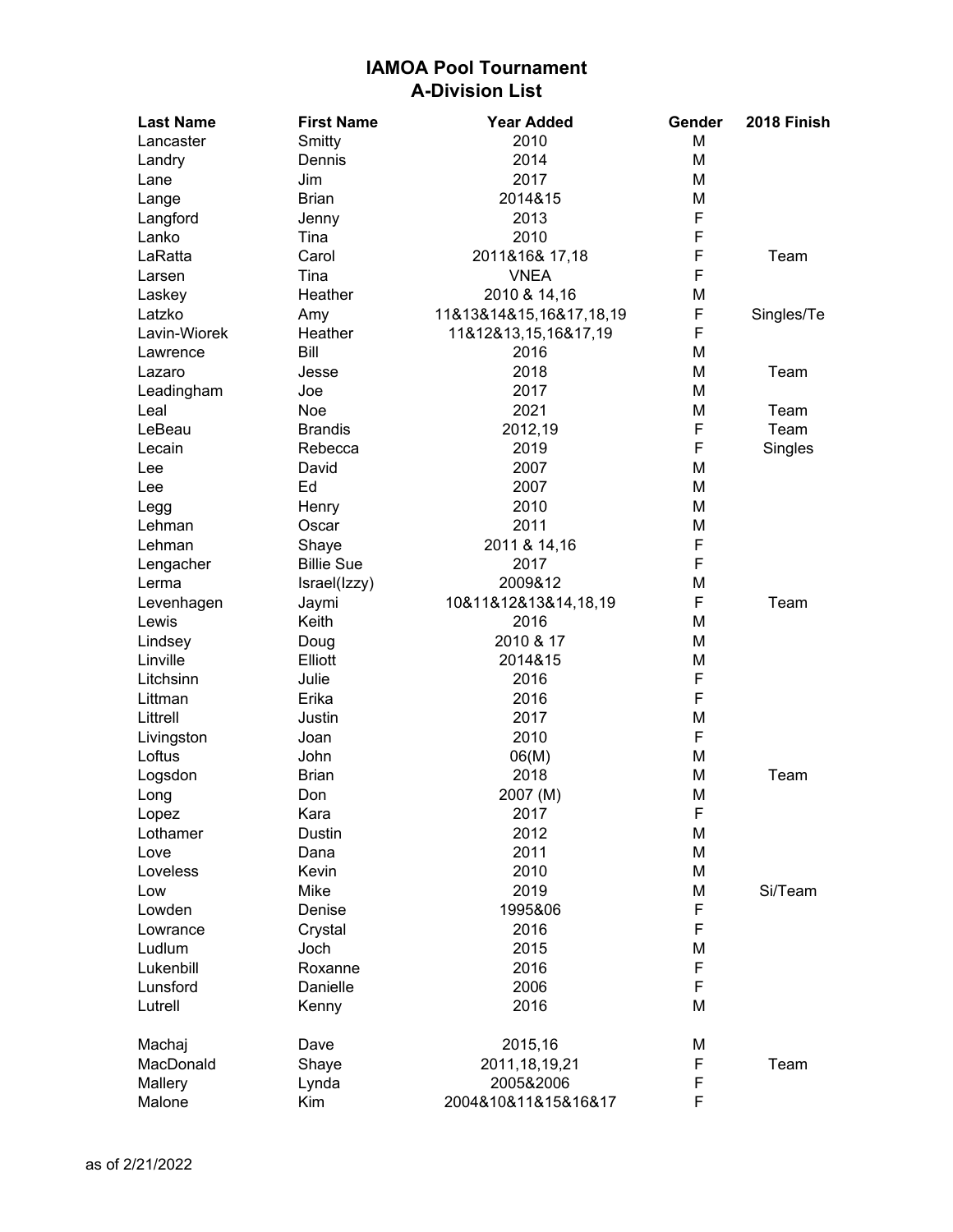| <b>Last Name</b>  | <b>First Name</b> | <b>Year Added</b>    | Gender | 2018 Finish |
|-------------------|-------------------|----------------------|--------|-------------|
| Manitsas          | Tommy             | 2018                 | M      | Team        |
| Marhoum           | <b>Nabil</b>      | 2019                 | M      | Team        |
| Marsh             | Mandie            | 2012                 | F      |             |
| Martin            | Danielle          | 2006                 | F      |             |
| Martinez          | Dave              | 2012                 | M      |             |
| Marvin            | Joe               | 2006                 | M      |             |
| Mason             | Ann               | 2013                 | F      |             |
| Mason             | Mike              | 2007                 | M      |             |
| Mata              | Dave              | 2015,16              | M      |             |
| Matzke            | <b>Rick</b>       | 2010                 | M      |             |
| Maurice           | Kelly             | 2018                 | F      | Team        |
| Mayo              | Mike              | 2016                 | М      |             |
| Mazeikaite        | Karolina          | 2014&17              | F      |             |
| <b>McAllister</b> | Grady             | 2008                 | M      |             |
| <b>McAllister</b> | Mike              | 2017                 | М      |             |
| McCarthy          | Lenore            | 2013 & 14&15,16 & 17 | F      |             |
| McCaullas         | Kim               | 2011                 | F      |             |
| McClure           | Allen             | 2001                 | M      |             |
| <b>McClure</b>    | Mike              | 2016                 | M      |             |
| McCollum          | Teresa            | 2007                 | F      |             |
| McCoy             | <b>Bob</b>        | 2010                 | M      |             |
| McCray            | Lionel            | 2009                 | М      |             |
| McDaniel          | Cathy             | 2016                 | F      |             |
| McDonald          | Danny             | 2005&09              | Μ      |             |
| McDowell          | Shannon           | 2008                 | F      |             |
| McElwain          | Audrey            | 2016                 | F      |             |
| <b>McGill</b>     | <b>Steve</b>      | 2006                 | M      |             |
| McGuire           | Randall           | 2019                 | M      |             |
| McKay             | Jerry             | 2016                 | M      |             |
| McKay             | Pat               | 2016                 | M      |             |
| McKenzie          | lan               | 2013                 | M      |             |
| McKinney          | Sasha             | 2016                 | F      |             |
| McKnight          | Rhianna           | 2012                 | F      |             |
| McLeod            | Dee               | 2007                 | F      |             |
| Meadows           | Monica            | 2019                 | F      | Team        |
| Meek              | <b>Brian</b>      | 2009                 | M      |             |
| Mehling           | <b>Becky</b>      | 2019                 | F      | Singles     |
| Mehringer         | Jason             | 2012                 | M      |             |
| Mendenhall        | Michael           | 2019                 | Μ      | Singles     |
| Metheny           | Vince             | 2015                 | Μ      |             |
| Mettler           | Sonya             | 2016                 | F      |             |
| Miazga            | <b>Rick</b>       | 2015                 | Μ      |             |
| Michael           | Amanda            | 2016                 | F      |             |
| Michael           | Ashley            | 2013                 | F      |             |
| Mickulas          | Kim               | 2010 & 17            | F      |             |
| Miller            | <b>Brett</b>      | 2012,16              | М      |             |
| Miller            | James             | 2008                 | M      |             |
| Miller            | Kent              | 2007                 | M      |             |
| Miller            | Megan             | 2012                 | F      |             |
| Miller            | Phil              | 2015                 | M      |             |
| Miller            | <b>Travis</b>     | 2011                 | M      |             |
|                   |                   |                      |        |             |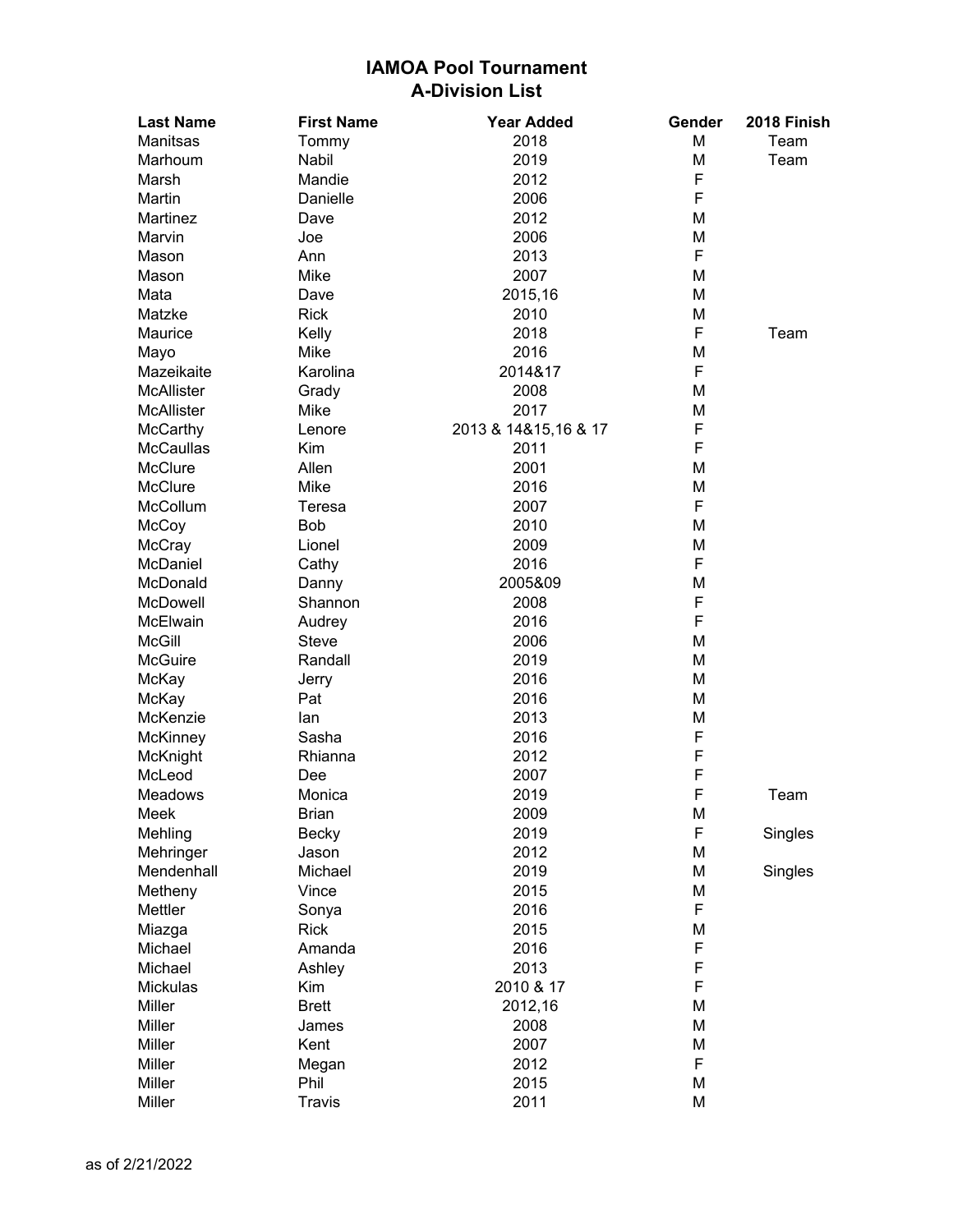| <b>Last Name</b> | <b>First Name</b> | <b>Year Added</b> | Gender | 2018 Finish |
|------------------|-------------------|-------------------|--------|-------------|
| <b>Mills</b>     | Harvey            | 2018              | M      | Team        |
| <b>Mills</b>     | Jason             | 2014              | М      |             |
| Milton           | Alvin             | 2010,16           | М      |             |
| Mincher          | Rob               | 2018              | M      | Team        |
| Minor            | Diana             | <b>VNEA</b>       | F      |             |
| Minton           | Richard           | 2018              | М      | Singles     |
| Mischler         | Jesse             | 2019              | М      | Singles     |
| <b>MItchell</b>  | Josh              | 2016              | М      |             |
| Mitchell         | Julie Ann         | 96&02&03&06&11    | F      |             |
| Mitchell         | Tim               | 2016              | М      |             |
| Mock             | Carrie            | 2010              | F      |             |
| Mohney           | Amy               | 2019              | F      | Team        |
| Molargik         | Jeff              | 2014              | Μ      |             |
| Monninger        | Mlke              | 2017              | M      |             |
| Montgomery       | Scott             | 2012              | M      |             |
| Montontes        | Juan              | 2010&11           | M      |             |
| Moody            | Juan              | 2019              | M      | Team        |
| Moon             | Linda             | 2018              | F      | Team        |
| Moon-Life        | Mindy             | 2017              | F      |             |
| Mooney           | Chuck             | 2013              | M      |             |
| Moore            | Eric              | 2010,19           | M      | Team        |
| Moore            | Greg              | 2010              | M      |             |
| Moore            | Justin            | 2017              | M      |             |
| Moran            | Jamie             | 2016              | Μ      |             |
| Morgan           | Amanda            | 2011              | F      |             |
| Morgan           | Jim               | 2019              | M      |             |
| Morgan           | Lisa              | 2016              | F      |             |
| Morris           | Al                | 2014              | M      |             |
| <b>Morris</b>    | Jenny             | 2017              | F      |             |
| <b>Morris</b>    | Matt              | 2021              | Μ      | Singles     |
| <b>Morris</b>    | Oliver            | 2013              | M      |             |
| Moses            | <b>Travis</b>     | 2015              | M      |             |
| Mosier           | Dustin            | 2014              | M      |             |
| Mosier           | Kim               | 2012&13           | F      |             |
| Mosier           | Tim               | 2014&15           | M      |             |
| Moyer            | Todd              | 2012              | M      |             |
| Moyer            | Tosha             | 2013              | F      |             |
| Mualla           | Osama             | 2013              | M      |             |
| Muhammad         | Mike              | 2014&15           | Μ      |             |
| Muhlbtadt        | Mike              | 2013              | Μ      |             |
| Mullen           | Mike              | 2008              | Μ      |             |
| <b>Mullins</b>   | Dan               | 06(M)             | Μ      |             |
| Muniz            | Cherri            | 2019              | F      | Team        |
| Murphy           | Maureen           | 2005&07&09        | F      |             |
| Nadeau           | Satomi            | 2015, 18, 19, 21  | F      | Team        |
| Nadratowski      | Pat               | 2016              | Μ      |             |
| Napier           | Frank             | 2015              | Μ      |             |
| Nash             | Tim               | 2013,16           | Μ      |             |
| Nees             | Rich              | 2019              | Μ      |             |
| Newby            | Jason             | 2008              | M      |             |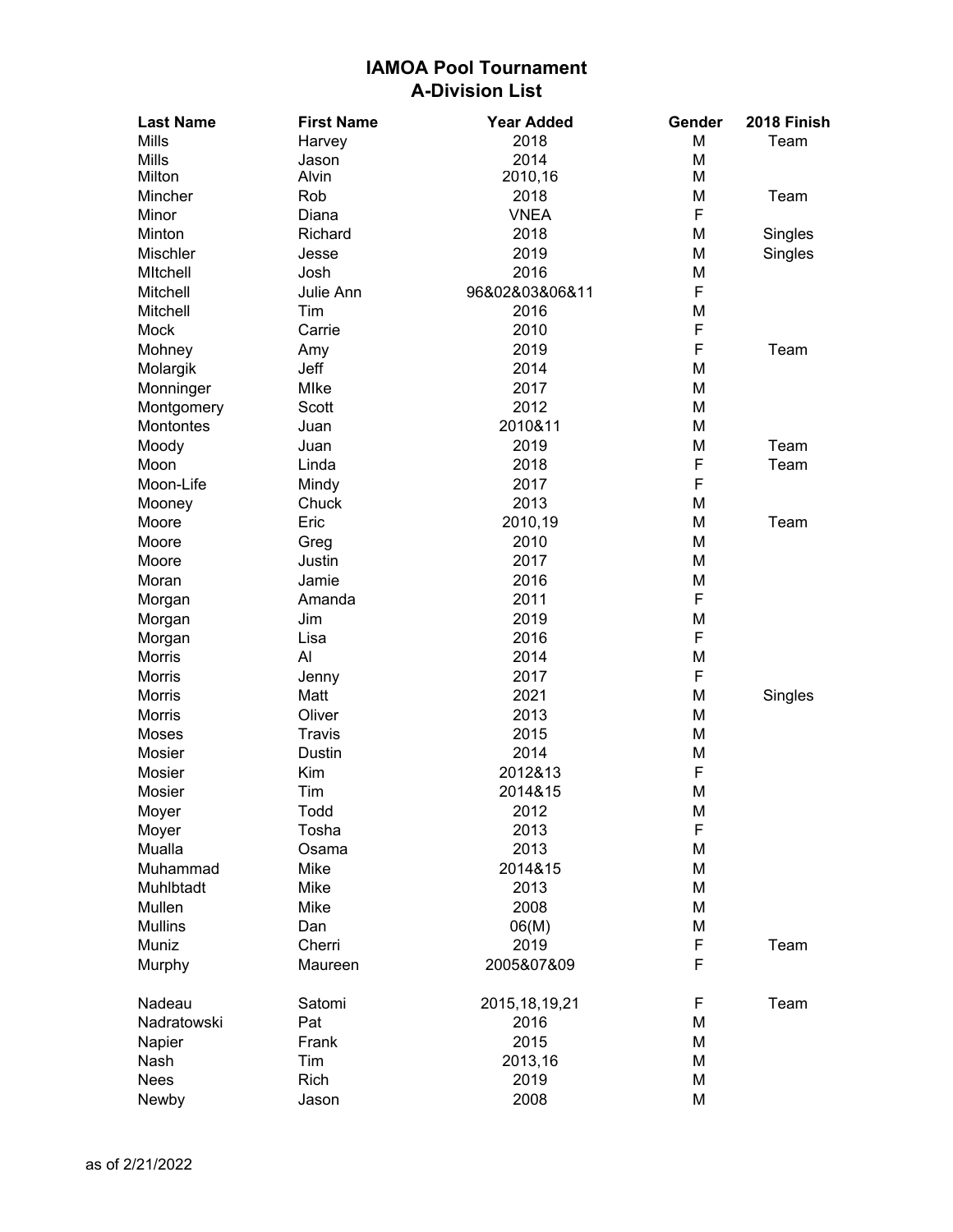| <b>Last Name</b> | <b>First Name</b> | <b>Year Added</b>      | Gender | 2018 Finish |
|------------------|-------------------|------------------------|--------|-------------|
| Newby            | Heather           | 2010                   | F      |             |
| Lewland          | Mike              | 2021                   | M      | Team        |
| Nicholson        | Don               | 2015                   | M      |             |
| Noble            | Dawn              | 1995+2002&06,16        | F      |             |
| Novak            | Josh              | 2019                   | M      | Team        |
| Novak            | Sasha             | 2018                   | F      | Team        |
| Ohnesorge        | Tara              | 2018                   | F      | Singles     |
| O'Neal           | Cody              | 2021                   | M      | Team        |
| Oriowski         | Ashley (Phillip   | 2014                   | F      |             |
| Orta             | Dave              | 2014                   | M      |             |
| Osborne          | <b>RJ</b>         | 2012                   | M      |             |
| Osman            | Mark              | 2019                   | M      | Singles     |
| Ostermeyer       | Ken               | 2016                   | M      |             |
| Osting           | Linda             | 2015                   | F      |             |
| Overman          | Ava               | 2018                   | F      | Team        |
| Owen             | Regina            | 2017,18                | F      | Team        |
| Owen             | Rob               | 2014                   | M      |             |
| Parker           | <b>Brenda</b>     | 2018                   | F      | Team        |
| Parker           | Emily             | 2006                   | F      |             |
| Parker           | Jim               | 2018                   | M      | Team        |
| Parrott          | <b>Brad</b>       | 2018                   | M      | Singles     |
| Pate             | Walter            | 2018                   | M      | T/S         |
| Patrick          | Tom               | 2016                   | M      |             |
| Patton           | <b>Brad</b>       | 2013                   | M      |             |
| Patton           | Charlie           | 2021                   | M      | Team        |
| Pavey            | Connie            | 2018                   | F      | Team        |
| Pena             | Lou               | 2011                   | M      |             |
| Penaluzo         | Cornello          | 2007                   | M      |             |
| Penn             | Ron               | 2016                   | M      |             |
| Penny            | Chris             | 2018                   | M      | Team        |
| Percifield       | Levi              | 2019                   | M      | Team        |
| Percifield       | Mike              | 2014,19                | M      | Team        |
| Perry            | Joe               | 2006                   | M      |             |
| Petitt           | Kristy            | 2005&06                | F      |             |
| Pettit           | Shawn             | 2009                   | M      |             |
| Pettyjohn        | <b>Rich</b>       | 2019                   | M      |             |
| Phillips         | Ivan              | 2015                   | M      |             |
| Picraux          | Mike              | 2015                   | M      |             |
| Pike             | Jesse             | 2012                   | M      |             |
| Pilcher          | Crystal           | 2006                   | F      |             |
| Pigmon           | <b>Dock</b>       | 2015                   | M      |             |
| Pingol           | AJ                | 2018                   | M      | Team        |
| Plant            | Gary              | 1998-M &2004&15        | M      |             |
| Platt            | <b>Travis</b>     | 2011                   | M      |             |
| Plummer-Grotrian | B J               | 1995,07&09&10&12&14,16 | F      |             |
| Plummer          | <b>Drake</b>      | 2019                   | M      |             |
| Poe              | Jay               | 2007                   | M      |             |
| Pollick          | Richard           | 2014&15                | M      |             |
| Porter           | Bobby             | 2019                   | M      |             |
|                  |                   |                        |        |             |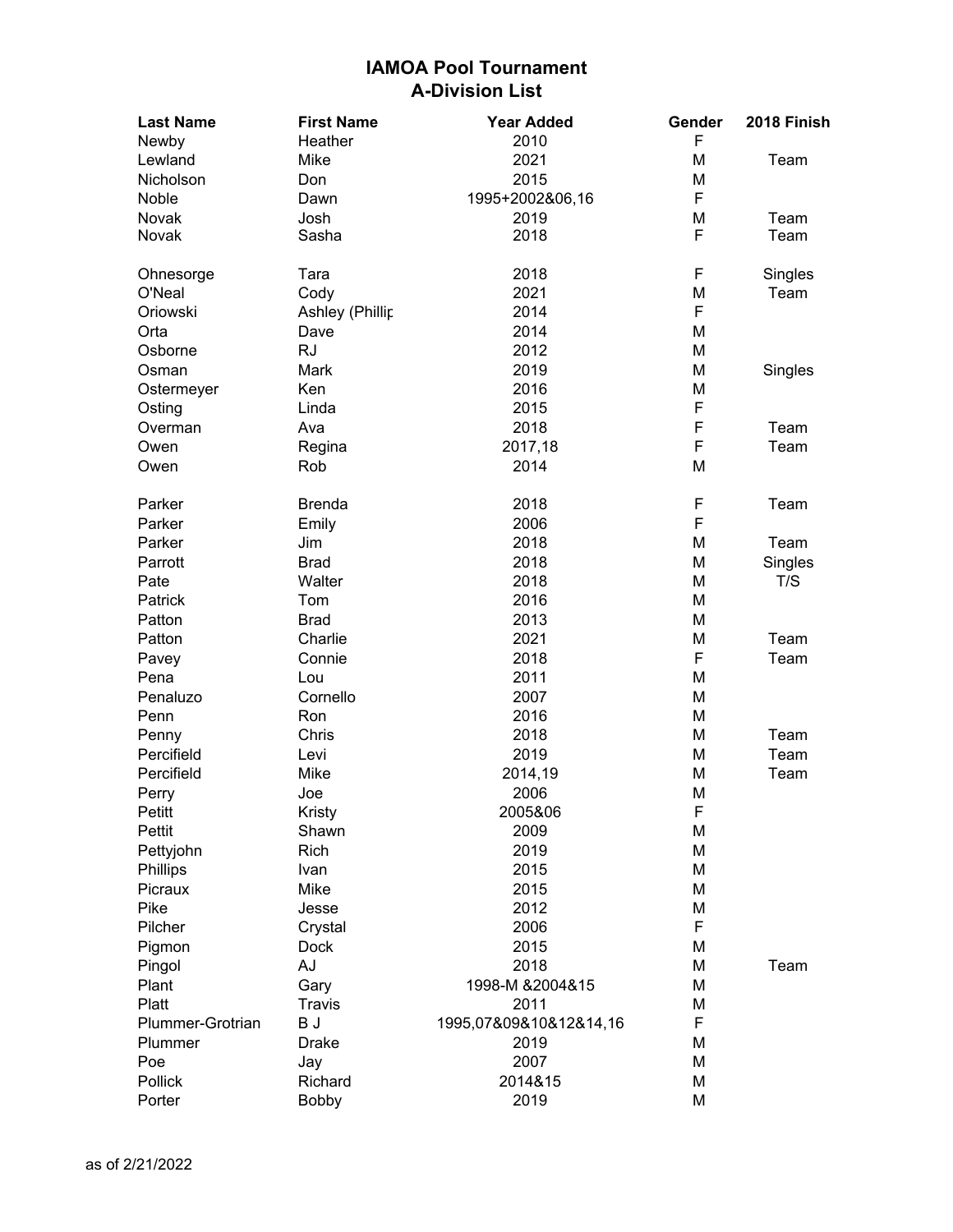| <b>Last Name</b> | <b>First Name</b> | <b>Year Added</b> | Gender | 2018 Finish |
|------------------|-------------------|-------------------|--------|-------------|
| Powers           | Kenny             | 2016              | M      |             |
| Pratt            | Cindy             | 2009              | F      |             |
| Presas           | Juan              | 2012              | Μ      |             |
| Price            | Machell           | 2018              | F      | Team        |
| Price            | Toby              | 2018              | M      | Singles     |
| <b>Puress</b>    | Mark              | 2007              | M      |             |
| Putt             | Ben               | 2016              | M      |             |
| Quintanilla      | Kristine          | 2017,18           | F      | Team        |
| Radabaugh        | April             | 2018              | F      | Team        |
| Radabaugh        | Jeff              | 2016              | M      |             |
| Rainer           | John              | 2006              | M      |             |
| Rambo            | Andy              | 2008&10           | M      |             |
| Rambo            | Anthony           | 2013              | M      |             |
| Ravencraft       | <b>Travis</b>     | 2013              | M      |             |
| Reece            | John              | 2017              | M      |             |
| Reed             | John              | 2016              | M      |             |
| Reeder           | Jamie             | 2018              | M      | Singles     |
| Reeves           | Ron               | 2015              | M      |             |
| Reiff            | Cullie            | 2018              | Μ      | Team        |
| Reimer           | Kay               | 2004&09&17        | F      |             |
| Reiner           | Jenn              | 2016              | F      |             |
| Reinke           | Rusty             | 2010              | M      |             |
| Remnaker         | Kevin             | 2011              | M      |             |
| Reutyak          | Jon               | 2009              | M      |             |
| Reynolds         | Dustin            | 2007              | M      |             |
| Rhen             | Charles           | 2013              | M      |             |
| Rice             | Wallace           | 2005&15           | M      |             |
| Richard          | Shane             | 2013              | Μ      |             |
| <b>Richards</b>  | Nicole            | 2013&15&17        | F      |             |
| Richardson       | Doug              | 2016              | M      |             |
| Richardson       | Ted               | 2006              | M      |             |
| Riddle           | Pete              | 2014              | M      |             |
| <b>Riffith</b>   | Ronnie            | 2012              | M      |             |
| Rigdon           | Harold            | 2018              | M      | Singles     |
| Rimmel           | Justin            | 2015              | M      |             |
| Riner            | Carl              | 2019              | M      | Team        |
| <b>Ristic</b>    | Tom               | 2008              | M      |             |
| Ritter           | Mark              | 2011              | M      |             |
| Riveria          | Roger             | 2012              | M      |             |
| Robbins          | Stan              | 2015              | Μ      |             |
| Roberts          | <b>Brenda</b>     | 2015              | F      |             |
| Roberts          | Colleen           | 2009              | F      |             |
| Roberts          | Richard           | 2014              | M      |             |
| Robinson         | <b>Bobbi</b>      | 2015              | F      |             |
| Robinson         | Chris             | 2019              | M      | Team        |
| Robinson         | Jimmy             | 2003 & 2004&08&12 | M      |             |
| Robinson         | Rick              | 2013              | M      |             |
| Rocha            | Mike              | 2019              | M      | Team        |
| Rohlman          | <b>Brian</b>      | 2019              | M      |             |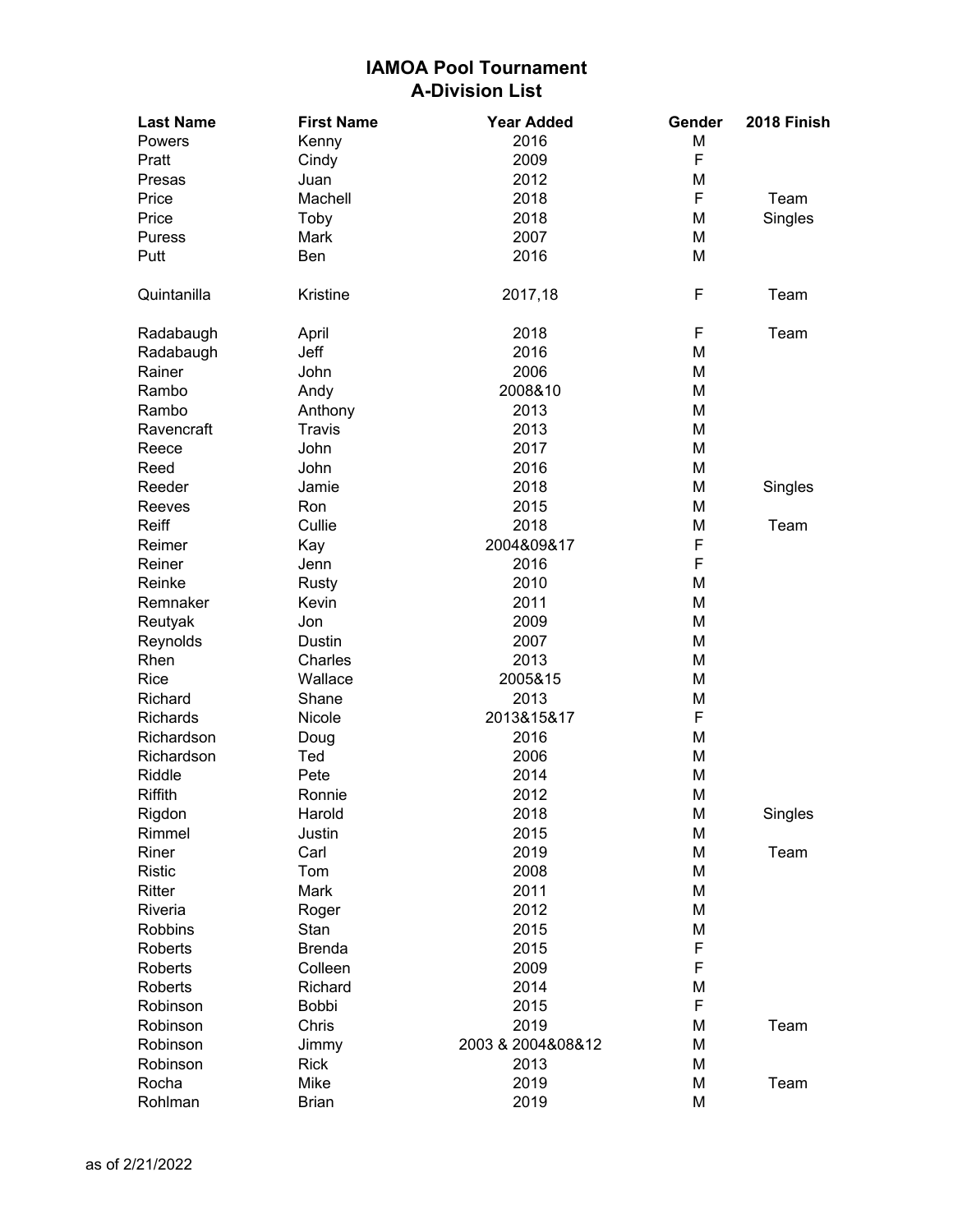| <b>Last Name</b> | <b>First Name</b> | <b>Year Added</b>   | Gender | 2018 Finish |
|------------------|-------------------|---------------------|--------|-------------|
| <b>Rollins</b>   | Jimmy             | 2016                | M      |             |
| Roof             | Jeanna            | 2004&06             | F      |             |
| Roque            | Mike              | 1996&06             | M      |             |
| Rosa             | Art               | 2012                | М      |             |
| Rosas            | Sal               | 2018                | M      | Singles     |
| Rose             | Shawn             | 2013                | M      |             |
| Rosenbaum        | <b>Bill</b>       | 2010                | M      |             |
| Ross             | Tim               | 2016                | M      |             |
| Roush            | Mike              | 2014                | M      |             |
| Rowan            | Ron               | 2010                | M      |             |
| <b>Ruch</b>      | Tori              | 2017                | F      |             |
| Ruckman          | <b>Beth</b>       | 2006                | F      |             |
| Rudolph          | Donnie            | 2019                | M      | Team        |
| Ryan             | Mike              | 2019                | M      | Team        |
| Sabol            | Mike              | 2016, 21            | M      |             |
| Salge            | Stacy             | 2017                | F      |             |
| Salinas          | Timo              | 2016                | M      |             |
| Salisbury        | Rachel            | 2019                | F      | Team        |
| Sanders          | Mike              | 2010                | M      |             |
| Santiago         | Manual            | 2017                | M      |             |
| <b>Saunders</b>  | <b>Brittany</b>   | 2019                | F      | Team        |
| Sayer            | Tom               | 2008                | M      |             |
| Sayers           | Jim               | 2017                | M      |             |
| Sayne            | Jennifer          | 2014                | F      |             |
| Scarberry        | Ed                | 2021                | M      | Team        |
| Schade           | Ryan              | 2018                | M      | Team        |
| Schilling        | JonJon            | 2021                | M      | T/S         |
| Schmidt          | Clint             | 2021                | M      | Singles     |
| Schmidt          | Dathan            | 2018                | M      | Singles     |
| Schmidt          | Krystal           | 2013&14             | F      |             |
| Schmidt          | Tony              | 2018                | M      | Team        |
| Schneider        | John              | 2011                | M      |             |
| Schnepp          | Karole            | 2001&07&14          | F      |             |
| Schoening        | Kathy             | 2015                | F      |             |
| Schaefer         | Gail              | 2021                | F      | Team        |
| Schrader         | Theresa (Tess     | 2013&14&15,18,19,21 | F      | Team        |
| Schrock          | Lauren            | 2012                | F      |             |
| Schroeder        | <b>Brinda</b>     | 2009                | F      |             |
| Schroeder        | Dave              | 2009                | M      |             |
| Schroeder        | Jaqui-Herrera     | 2014                | F      |             |
| Schroedder       | Debbie            | 2013                | F      |             |
| Schooler         | Dorie             | 2021                | F      | Team        |
| Schuckman        | <b>Bob</b>        | 2013                | M      |             |
| Schuckman        | Ed                | 2017,18             | M      | Singles     |
| Scott            | Chuck             | 2018                | M      | Team        |
| Scott            | Herbie            | 2018                | M      | Team        |
| Scranton         | Daniel            | 2019                | M      |             |
| Seelig           | Amy               | 1998&2007           | F      |             |
| Sefchek          | Sam               | 2013                | F      |             |
| Selby            | Danny             | 2011&18             | M      | Team        |
|                  |                   |                     |        |             |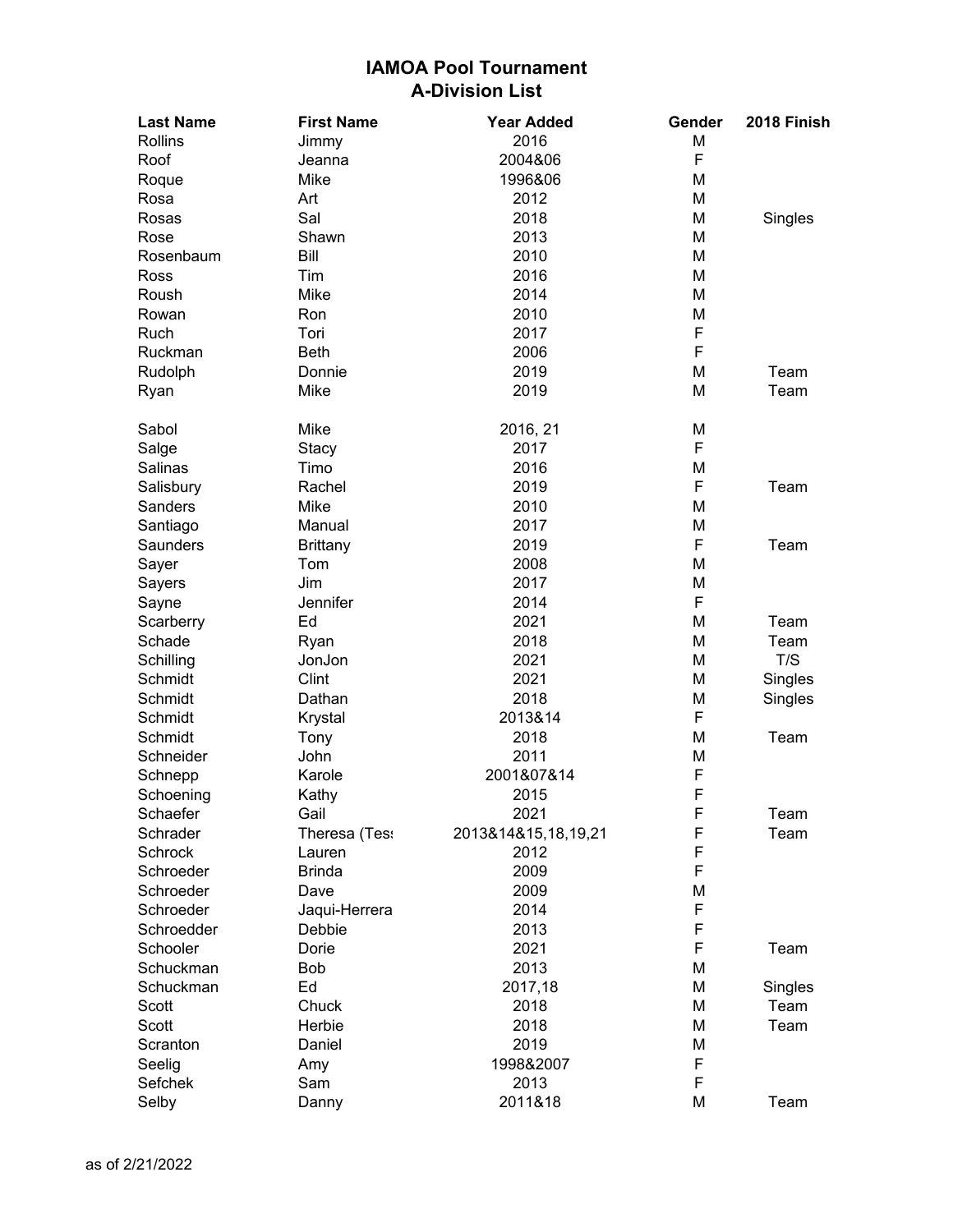| <b>Last Name</b>  | <b>First Name</b> | <b>Year Added</b> | Gender | 2018 Finish |
|-------------------|-------------------|-------------------|--------|-------------|
| Sergent (Barr)    | Danielle          | 2002&10&12&15,19  | F      | Team        |
| Serrano           | Eleazar           | 2012              | Μ      |             |
| Serrano           | Salomon           | 2016              | М      |             |
| Severs            | Laura             | 2008&09           | F      |             |
| Shadiow           | <b>Brian</b>      | 2016              | M      |             |
| Shadle            | <b>Mick</b>       | 2009              | M      |             |
| Shafer            | Heather           | 2010              | F      |             |
| Sharp             | Chad              | 2017              | M      |             |
| Shaw              | Doug              | 2016              | M      |             |
| Shepard           | Clayton           | 2015,16           | М      |             |
| Shephard          | Lori              | 2010              | F      |             |
| Sherrard          | <b>Ric</b>        | 2017              | M      |             |
| Shewmaker         | Robert            | 2009              | M      |             |
| Shindler          | Adam              | 2014              | M      |             |
| Shoda             | Jeremy            | 2015              | М      |             |
| Shouse            | Nicki             | 2011 & 14         | F      |             |
| Siefer            | Ray               | 2008              | M      |             |
| Siegal            | Alan              | 2017              | М      |             |
| Siegel            | David             | 2019              | M      | Team        |
| Sieroslawski      | AJ                | 2011              | M      |             |
| <b>Simmons</b>    | Dave              | 2008              | M      |             |
| Simmons           | Ray               | 2012              | M      |             |
| Simmons           | Roger             | 2019              | M      | Team        |
| Simmons           | Steve             | 2011&15           | М      |             |
| Simon             | Andy              | 2006              | M      |             |
| Singer            | Jeff              | 2013              | М      |             |
| Sitko             | LaDaune           | 2011              | F      |             |
| <b>Skelton</b>    | Chuck             | 2019              | М      |             |
| Slone             | Gwen              | 2005&10&11&13&15  | F      |             |
| Slusaiski         | Robert            | 2010              | M      |             |
| Smock             | Jamey             | 2008 (M) & 14&15  | M      |             |
| Smith             | Bill              | 2007              | M      |             |
| Smith             | <b>Brent</b>      | 2015              | M      |             |
| Smith             | Ed                | 2018              | Μ      | Team        |
| Smith             | <b>Kirk</b>       | 2016              | Μ      |             |
| Smith             | Sherri            | 2004&11           | F      |             |
| Smith             | Tracie            | 2021              | F      | Team        |
| Smith (Star)      | Tommy             | 2011              | Μ      |             |
| Sneed             | Katrina           | 2006              | F      |             |
| Snow              | E.L.              | 2000&07           | M      |             |
| Snowden           | Josh              | 2017              | M      |             |
| Snyder (Columbus) | Mike              | 2019              | М      | Team        |
| Snyder (Star)     | Mike              | 2021              | М      | Team        |
| Solgot            | Debbie            | 1995 & 2007       | F      |             |
| Solgot            | Ron               | 2017              | Μ      |             |
| Sommers           | John              | 2014              | M      |             |
| Sonnetag          | John              | 2018              | Μ      | Singles     |
| Spahn             | Mike              | 2018              | М      | Team        |
| Spahn             | Shanna            | 2018              | F      | Team        |
| Speedie           | Todd              | 2016              | M      |             |
| Spoonhaur         | John              | 2019              | M      | Team        |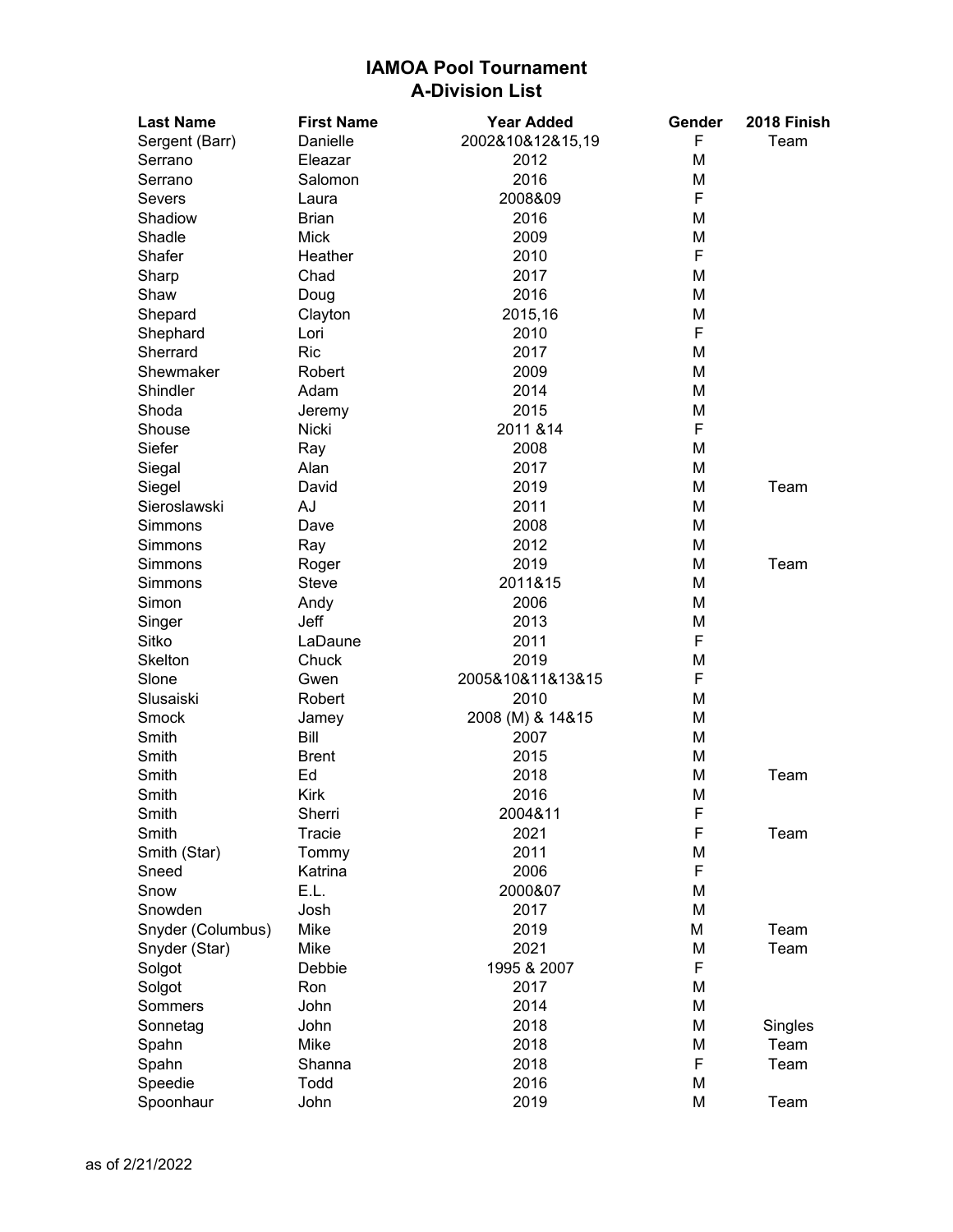| <b>Last Name</b> | <b>First Name</b> | <b>Year Added</b> | Gender | 2018 Finish |
|------------------|-------------------|-------------------|--------|-------------|
| Sprunger         | <b>Brenda</b>     | 2010              | F      |             |
| Springer         | Bill              | 2011&13,18        | М      | Team        |
| Spurgeon         | Michael           | 2018              | М      | Team        |
| Stahihut         | Erv               | 2006              | М      |             |
| <b>Stahler</b>   | William           | 2014 & 15         | Μ      |             |
| Stalbaum         | Nancy             | 2015,19           | F      | Team        |
| Stanbach         | April             | 2008              | F      |             |
| Standby          | Jammie            | 2008              | Μ      |             |
| <b>Staples</b>   | John              | 2007              | Μ      |             |
| <b>Staples</b>   | Kandy             | 2018              | F      | Team        |
| <b>Starrett</b>  | Tim               | 2018              | M      | Team        |
| <b>Steele</b>    | Mike              | 2021              | Μ      | Singles     |
| Stephenson       | Jake              | 2008              | Μ      |             |
| Sterzo           | Jaime             | 2013              | F      |             |
| Steveson         | Dean              | 2008              | Μ      |             |
| <b>Stewart</b>   | Mike              | 2007              | Μ      |             |
| <b>Stewart</b>   | Stephanie         | 2014              | F      |             |
| Stockman         | Lori              | 2017              | F      |             |
| Stoddard         | Jennifer          | 2015              | F      |             |
| Stone            | Mike              | 2018              | Μ      | Team        |
| Storer           | Cindy             | 2018              | F      | Singles     |
| Stout            | <b>Steve</b>      | 2018,19           | Μ      | Singles/Te  |
| Stewart          | Jeff              | 2018              | Μ      | Team        |
| Strezo           | Jamie             | 2010              | F      |             |
| <b>Strudas</b>   | Mike              | 2016              | Μ      |             |
| <b>Strunk</b>    | Stacey            | 2014              | F      |             |
| <b>Strut</b>     | <b>Brian</b>      | 2012              | Μ      |             |
| Stuckey          | Ashley            | 2011              | F      |             |
| Sullivan         | Eric              | 2008              | Μ      |             |
| Suver            | Tamara            | 2021              | F      | Team        |
| Swartz           | Mark              | 2009              | Μ      |             |
| Swanson          | Wesley            | 2019              | Μ      | Team        |
| Swenson          | Jennifer          | 2016 & 17,19,21   | F      |             |
| Swiderek         | Avery             | 2014              | M      |             |
|                  |                   |                   |        |             |
| Talamantes       | Mike              | 2016              | М      |             |
| Talerico         | Jessica           | 2010&12           | F      |             |
| Talley           | Dave              | 2006              | Μ      |             |
| Tarnow           | Sheila            | 2015              | F      |             |
| Tatay            | <b>Brian</b>      | 2015              | Μ      |             |
| Tate             | Bob               | 2015              | Μ      |             |
| <b>Tatlock</b>   | Julie             | 2015              | F      |             |
| Taulbee          | Dustin            | 2013              | Μ      |             |
| Taulbee          | Roger             | 2015              | Μ      |             |
| Taylor           | Jack              | 08/12 Medical     | Μ      |             |
| Taylor           | Jody              | 2007              | F      |             |
| Taylor           | Rob               | 2018              | Μ      | Team        |
| Taylor           | Tom               | 2007              | Μ      |             |
| Tedlock          | Kenny             | 2003&16           | Μ      |             |
| Theriault        | Amy               | 2021              | F      |             |
| Thibo            | <b>Buffie</b>     | 2021              | F      | Singles     |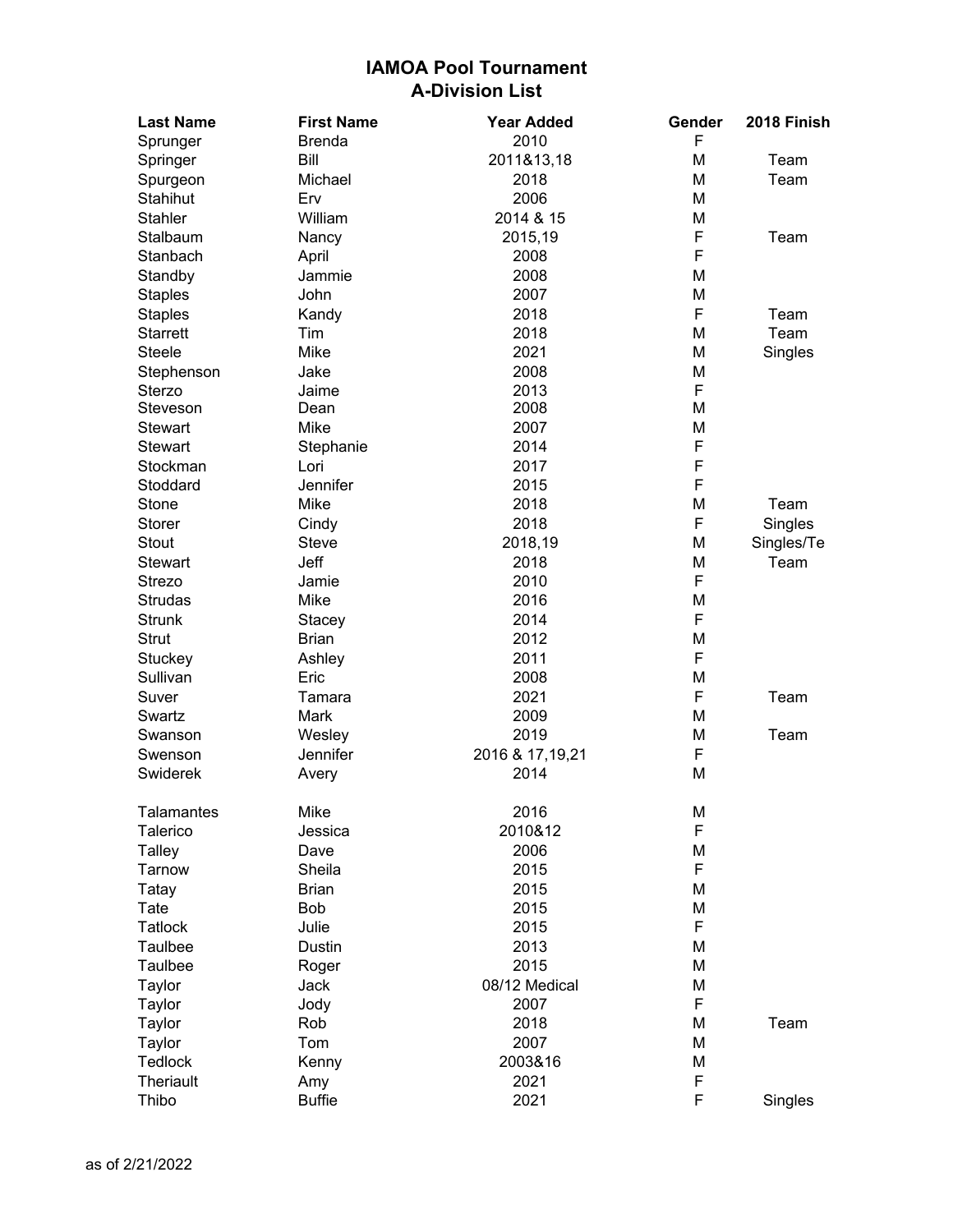| <b>Last Name</b> | <b>First Name</b> | <b>Year Added</b> | Gender | 2018 Finish |
|------------------|-------------------|-------------------|--------|-------------|
| Thomae           | Tom               | 2009              | M      |             |
| Thomas           | Cary              | 2018              | M      | Team        |
| Thomas           | <b>Brandi</b>     | 2015              | F      |             |
| Thompson         | Bobby             | 2015              | M      |             |
| Thompson         | Tara              | 2012              | F      |             |
| Thornton         | Andrea            | 2018              | F      | Team        |
| Throckmorton     | Helen             | 2006              | F      |             |
| Thurman          | Susie             | 2015              | F      |             |
| Thurnall         | Angie             | 2019              | F      | Team        |
| Tindall          | Craig             | 2021              | M      | Team        |
| <b>Tittle</b>    | Tracy             | 2011              | M      |             |
| Tomlinson        | Darren            | 2014              | M      |             |
| Tomlinson        | <b>Rick</b>       | 2003(M), 16       | M      |             |
| Tone             | Christina         | 2010              | F      |             |
| Trentman         | Leah              | 2009              | F      |             |
|                  |                   | 2006              |        |             |
| Trentman         | Tim               |                   | M<br>F |             |
| Triana           | Debby             | 2015              |        |             |
| Triana           | <b>Rick</b>       | 2015              | M      |             |
| <b>Tripp</b>     | Jerry             | 2013              | M      |             |
| <b>Tritask</b>   | Mark              | 2013 & 14         | M      |             |
| Troutman         | Eric              | 2018              | M      | Team        |
| <b>Tucker</b>    | Toni              | 2017, 18, 19, 21  | F      | Team        |
| Turner           | Jerry             | 2017              | M      |             |
| Tyler            | Marc              | 2019              | M      | Team        |
| Ulrich           | Chinum            | 2007              | F      |             |
| Uram             | Dale              | 2019              | M      | Team        |
| Valiton          | Ron               | 2006              | M      |             |
| VanHouten        | Greg              | 2012              | M      |             |
| Vance            | Greg              | 2012              | M      |             |
| Vance            | Rickey            | 2004&12           | M      |             |
| Vann             | <b>Brad</b>       | 2017              | M      |             |
| Vautaw           | Melissa           | 2019              | F      | Singles     |
| Venegas          | Victor            | 2019              | M      | Singles     |
| Vermuele         | Trish             | 2019              | ۴      | Singles     |
| Vonda (Eagle)    | James             | 2006              | M      |             |
| Wade             | Justin            | 2013              | M      |             |
| Wagner           | Craig             | 2010              | M      |             |
| Wainscott        | Tommy             | 2019              | M      |             |
| Walburn          | Dave              | 2006              | M      |             |
| Walburn          | Tori              | 2003&10&14        | F      |             |
| Walburn          | Wally             | 2017              | M      |             |
| Walczak          | Fred              | 2019              | M      | Team        |
| Waldrop          | Lisa              | 1995&06&11&12&15  | F      |             |
| Walker           | Amos              | 2016              | M      |             |
| Walker           | Josh              | 2015 & 17         | M      |             |
| Walker           | Shonda            | 2017              | F      |             |
| Walters          | Holly             | 2003&06           | F      |             |
| Ward             | Shannon           | 2018              | F      | Singles     |
|                  |                   |                   |        |             |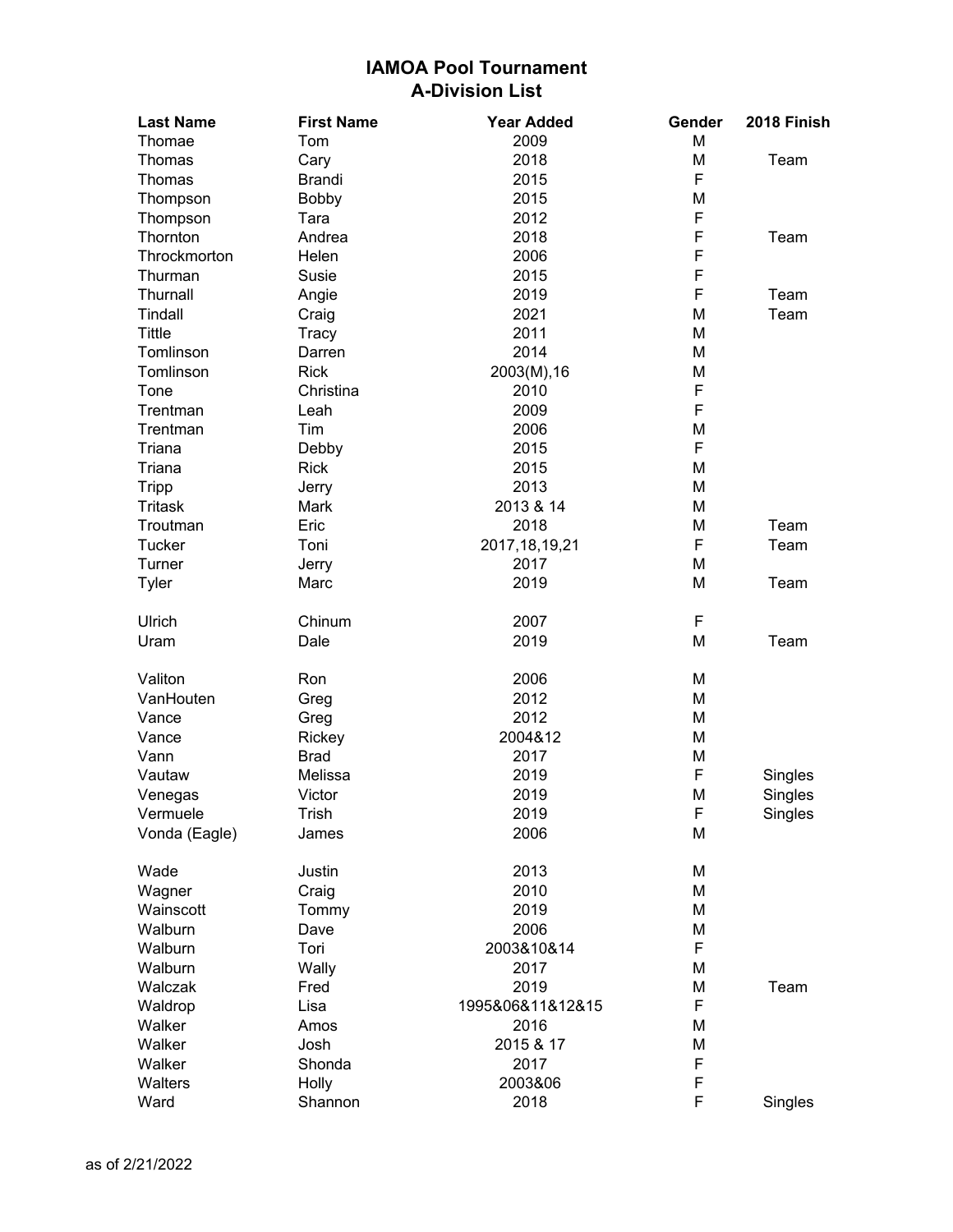| <b>Last Name</b> | <b>First Name</b> | <b>Year Added</b> | Gender | 2018 Finish |
|------------------|-------------------|-------------------|--------|-------------|
| Wardell          | Jeff              | 2019              | M      | Team        |
| Warren           | Jason             | 1995&06           | M      |             |
| Washburn         | AJ                | 2017              | M      |             |
| Washburn         | Sandy             | 2006              | F      |             |
| Watkins          | Robert            | 2017              | M      |             |
| Watts            | Mike              | 2008              | M      |             |
| Waytovich        | Paul              | 2016              | M      |             |
| Weaver           | <b>Dick</b>       | 2007              | M      |             |
| Webb             | <b>Brandon</b>    | 2010              | M      |             |
| Weber            | Kenny             | 99&2011,19        | M      | Team        |
| Weed             | Tammi             | 2010              | F      |             |
| Weikert          | Tom               | 2018              | M      | Singles     |
| Weinel           | Charlie           | 2014              | M      |             |
| Weisman          | <b>Bob</b>        | 2006              | M      |             |
| Welch            | Mike              | 2010              | M      |             |
| Welky            | Earl              | 2019              | M      |             |
| Welky            | Ed                | 2017              | M      |             |
| Welling          | Carrie            | 2016              | F      |             |
| Welling          | Mike              | 2014              | M      |             |
| Welling          | Robert            | 2014              | M      |             |
| Wentworth        | John              | 2012              | M      |             |
| Werner           | Kathy             | 2009              | F      |             |
| West             | Amanda            | 2005&12           | F      |             |
| West             | Michelle          | 2016              | F      |             |
| Wethington       | Judy              | 2006&12           | F      |             |
| Wethington       | Tracy             | 2006              | F      |             |
| Wheeler          | James             | 2018              | M      | Singles     |
| Wheeler          | Michelle          | 2021              | F      | Team        |
| Whited           | Tony              | 2014              | M      |             |
| Whitmore         | Chad              | 2014              | M      |             |
| Whittaker        | <b>Byron</b>      | 2015              | M      |             |
| Whitten          | Jennifer          | 2019              | F      | Team        |
| Wichec           | Susan             | 2008              | F      |             |
| Wickerham        | Andy              | 2016              | M      |             |
| Wigfield         | Cindy             | 1995&06           | F      |             |
| Wiley            | Fred              | 2010 & 17         | M      |             |
| Wilkins          | Gary              | 2015              | M      |             |
| Williams         | <b>Billy</b>      | 2021              | M      | Singles     |
| Williams         | <b>Brian</b>      | 2013&15           | M      |             |
| Williams         | Josh              | 2017              | M      |             |
| Williams         | Vincent (Snoc     | 2010 & 17         | M      |             |
| Williams         | Wayne             | 2012              | M      |             |
| Willsey          | Tammy             | 2018              | F      | Team        |
| Willsey          | Tom               | 2018              | M      | Team        |
| Wilmoth          | Larry             | 2018              | M      | Singles     |
| Wilson           | Amanda            | 2008&12&15,18     | F      | Singles     |
| Wilson           | <b>Brooke</b>     | 2017,18           | F      | Team        |
| Wilson           | Dan               | 2007&08           | M      |             |
| Wilson           | Jimmy             | 2006              | M      |             |
| Winfield         | Jason             | 2016              | M      |             |
| Winkler          | Melissa           | 2015              | F      |             |